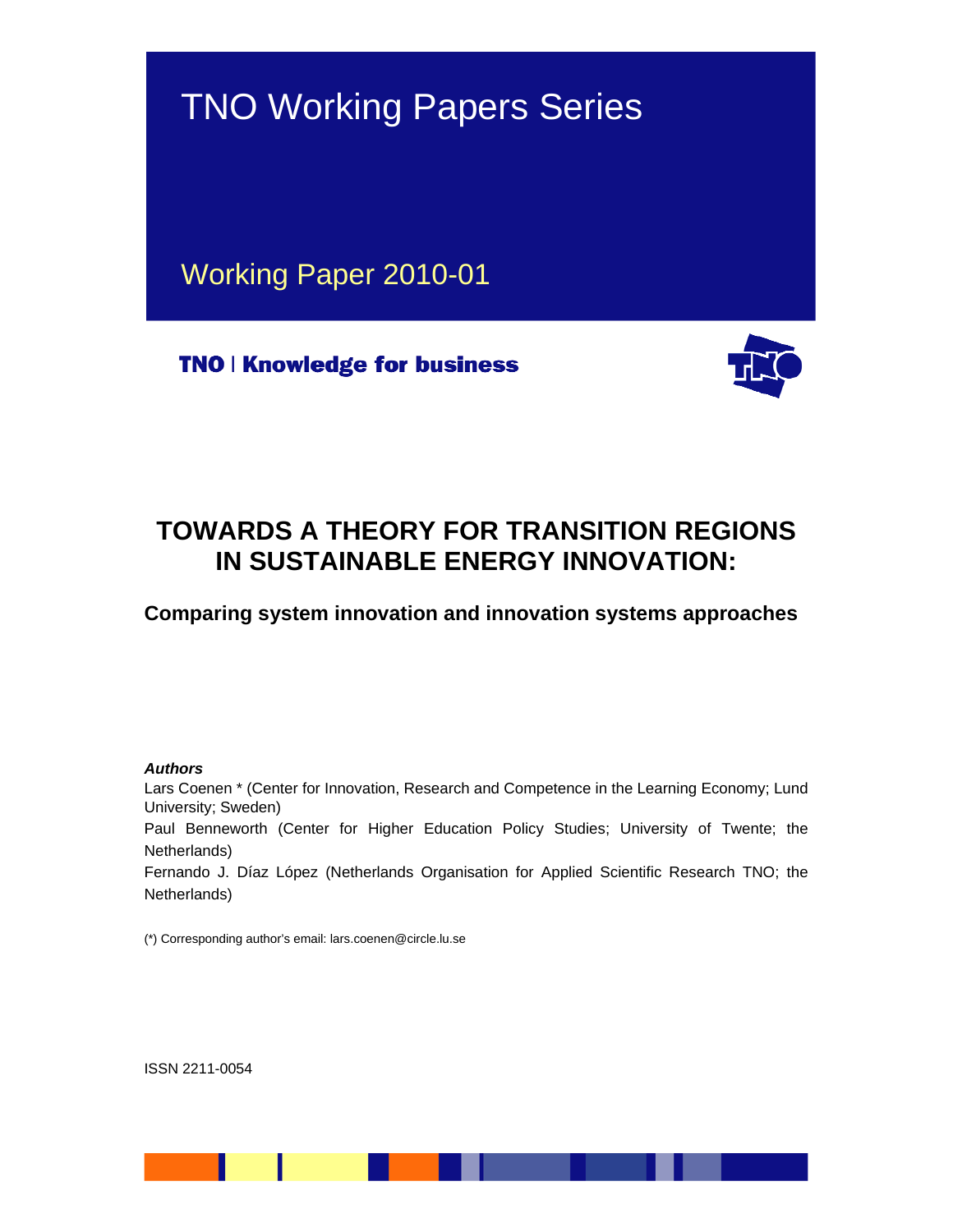#### **TNO Working Paper Series**

The TNO Working Paper series is intended to convey the preliminary results of ongoing research conducted at the TNO cluster of Strategy and Policy. Topics are primarily focusing on issues related to science, technology and innovation studies, system innovation and societal transitions, regional economics, spatial economics, complex governance, eco-innovation policies and strategies and sustainable consumption and production. Ideally, the outcome of TNO research is intended to provide policy advice on innovation, energy, environment, cohesion, economic, and sustainability policies.

The content of these papers reflects the output of original research tasks of TNO staff. It has been reviewed by the TNO editorial board. Nevertheless, the views expresses in these papers are those of the authors and not necessarily reflect the views of TNO, or any of its clients.

The reader is encouraged to provide the authors with feedback, questions and/or constructive critics.

#### **Editorial board**

| Prof. Dr | Arnold Tukker             | TNO - Strategy and Policy   |
|----------|---------------------------|-----------------------------|
| Dr.      | <b>Rob Weterings</b>      | TNO - Strategy and Policy   |
| Dr       | Carlos Montalvo           | TNO - Strategy and Policy   |
| Dr       | Rosalinde Klein-Woolthuis | VU Amsterdam/TNO - Strategy |
|          |                           | and Policy                  |
| Dr.      | Walter Manaschanden       | TNO - Strategy and Policy   |
| Dr.      | Olga Ivanova              | TNO - Strategy and Policy   |
| Dr.      | Mike Duijn                | TNO - Strategy and Policy   |
| Mr       | Aadrian Slob              | TNO - Strategy and Policy   |

**Managing editor:** Dr. Fernando J. Díaz López (TNO – Strategy and Policy)

TNO – Netherlands Organisation for Applied Scientific Research Schoemakerstraat 97 2628VK Delft The Netherlands

© The authors. All rights reserved. http://www.tno.nl/strategy-and-policy/wps

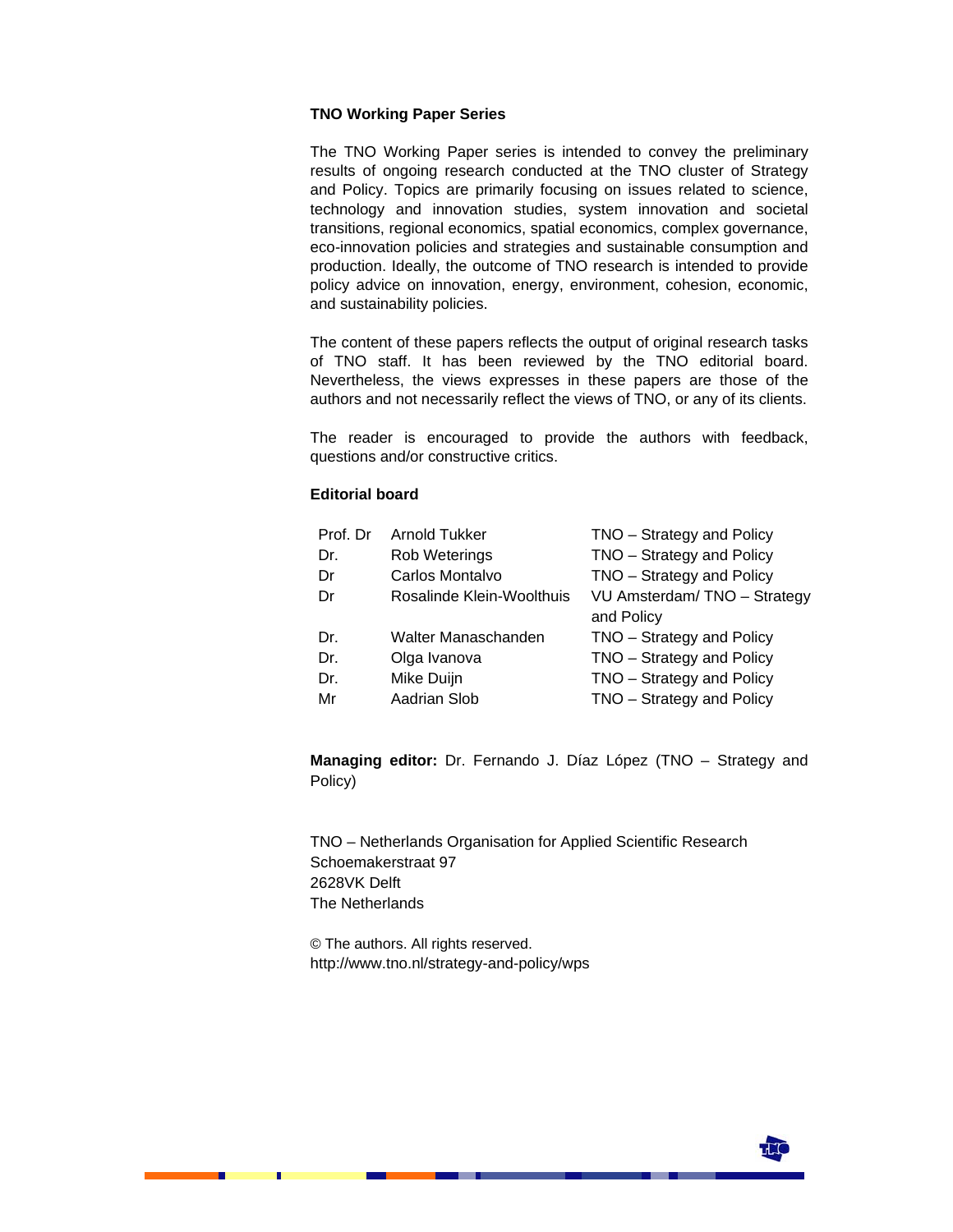TNO Working Paper Series

### TOWARDS A THEORY FOR TRANSITION REGIONS IN SUSTAINABLE ENERGY INNOVATION:

### Comparing system innovation and innovation systems approaches

Lars Coenen (\*), Paul Benneworth and Fernando J. Díaz López

Working Paper No. 2010-01 December, 2010

#### Abstract:

*Many of the findings in transition studies are interesting but have relatively little theoretical purchase, largely because of its linear logic and lack of spatiality. A lot of attention is directed to the so-called niche level because this is conceived as the level where innovations begin, which may subsequently influence socio-technical regimes and ultimately societal landscapes. This linearity runs the risk of reifying niche experiments by considering them as stand-alone agents of change which ignores that these experiments actually 'take place' over time and in context. As a result, transition theory and practice experiences severe difficulties to 'upscale' successful niche innovations towards broader and more widespread application in society. To address this lacuna, existing conceptual frameworks need to be enriched to capture the spatially uneven development processes engendered in transitions. Grounding transition theory in its spatial context will force it to address the question how and why*  sustainability experiments are performing differently in different geographical settings and, consequently, what the *governance challenges are for translating localities into generalities and backwards and ultimately upscaling into mainstream regime practice. This poses a major theoretical challenge because there is a strictly limited literature on economic geography or regional innovation from a green perspective.* 

JEL codes: O31, O32, N7, Q48

(\*) Corresponding author's email: lars.coenen@circle.lu.se

© The authors. All rights reserved.

http://www.tno.nl/strategy-and-policy/wps ISSN 2211-0054

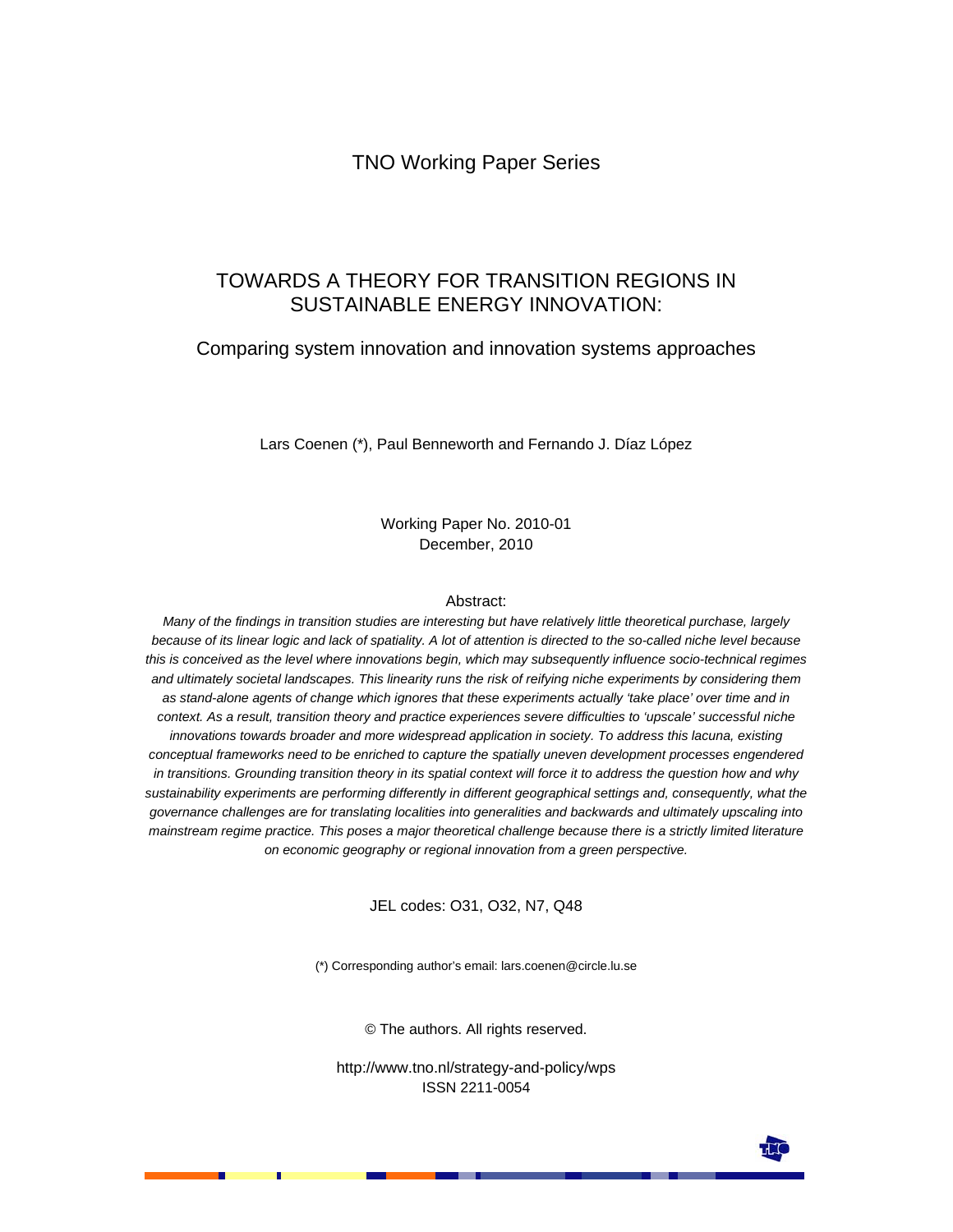### 1 Introduction

Securing a sustainable energy society is one of the 'grand challenges' of the  $21<sup>st</sup>$ century (American Academy of Engineers, 2008). The world is facing twin energyrelated threats: that of not having adequate and secure supplies of energy at affordable prices and that of environmental harm caused by consuming too much of it. This calls for a major decarbonisation of the supply and use of energy over the coming decades. Policy-makers, industry and academia are thus facing a formidable challenge: to resolve a carbon addiction that is deeply ingrained in society. The problem becomes further aggravated due to the fundamental role played by energy in our industrial and societal systems, it being at the root of most of human activity. Addressing these problems will fundamentally alter societies in a way that is reminiscent of an 'industrial revolution'

The present ecological crisis requires that the hydrocarbon paradigm that has underpinned industrial capitalism from the outset, itself needs transcending in a transition to a post-hydrocarbon age. The concept of 'transition' involves a broad, system-wide interaction and co-evolution of new technologies, changes in markets, user practices, policy and cultural discourses, and governing institutions. However, transition theory to date has largely focused upon a single level, drawing on detailed case studies of individual shifts which neither really reflects place-specific contexts nor can they be linked into broader systemic shifts. Accordingly, transition theory currently fails to recognise why certain concatenations of institutional, entrepreneurial and innovative interactions occur where they do and for what reason.

As a result, transition theory and practice experiences severe difficulties in understanding the processes of 'upscaling' whereby successful local niche innovations achieve broader and more widespread application in society. To address this lacuna, new (potentially multi disciplinary) conceptual frameworks are needed that capture the spatially uneven development processes engendered in the transition from the prevailing fossil fuel regime towards a sustainable energy paradigm.

Two literatures serve as a natural starting point to making this next conceptual step; firstly are those literatures on multi-level (niche, regime, landscape) system innovation, and secondly, the territorial innovation system literature. This provides a means to focus on how territorial context creates economic incentive regimes which may ultimately produce uneven landscapes of transition. Our paper reviews the disparate, state-of-art literatures on multi-level system innovation on the one hand, and innovation systems and regional innovation on the other.

This review previews a set of gaps and lacunae that sketch out an improved theoretical agenda for the energy transition, with a more nuanced perspective towards those challenges posed by uneven landscapes of transition towards renewable energy systems. Ultimately, this review paper positions such a theoretical agenda vis-à-vis with the current energy and territorial policy scenario. The content of this paper is divided as follows: the first three sections presents

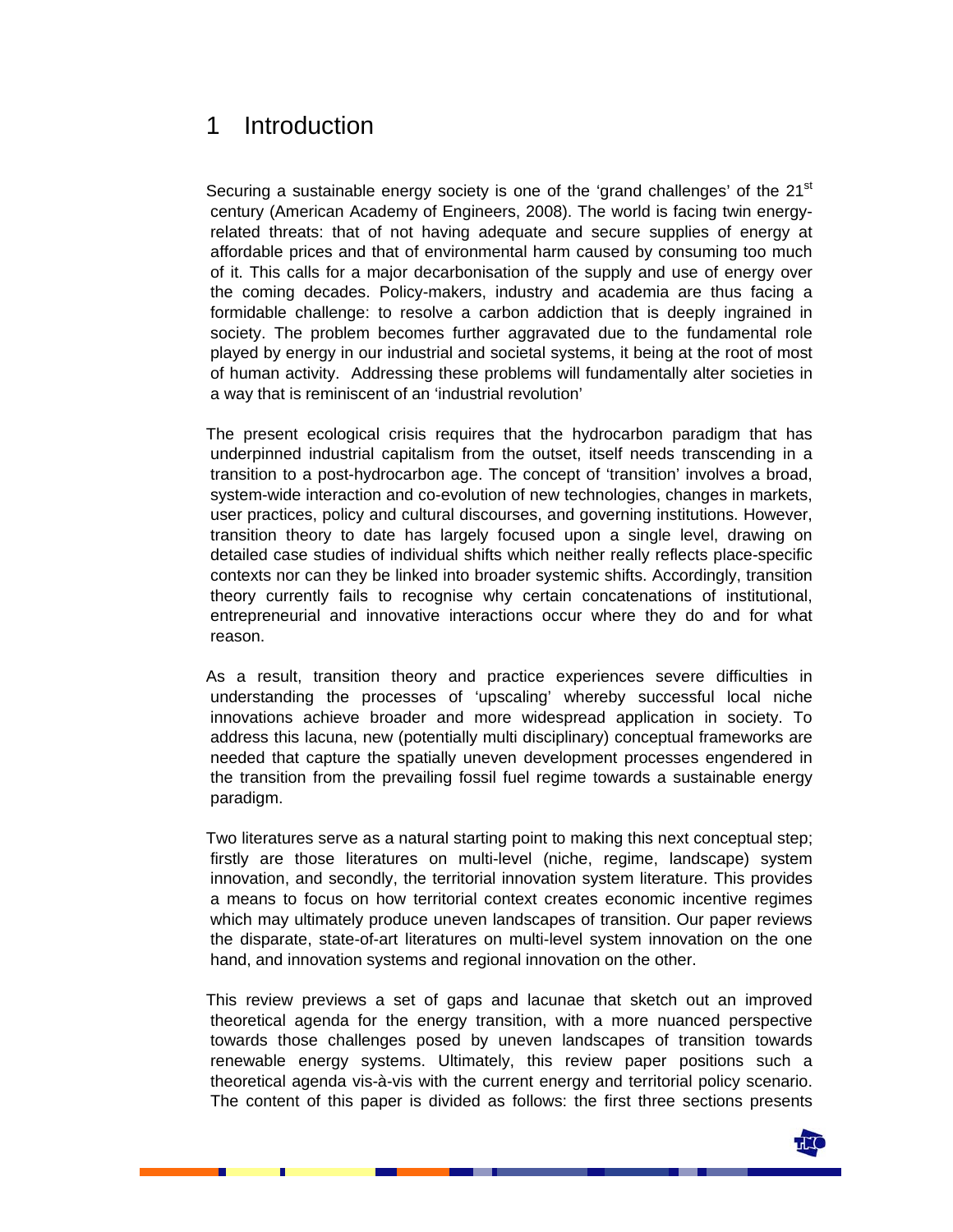some conceptual shortcomings and blind spots in energy transition theory, the multi-level perspective approach and technological innovation systems. The fourth section posits the advantages and critical blind spots of regional innovation systems. Following, the fifth section briefly introduces the current state of the art in energy policies, so the relevance of an improved energy transition framework is set up. The final section presents a research agenda towards the transition regions for sustainable energy systems.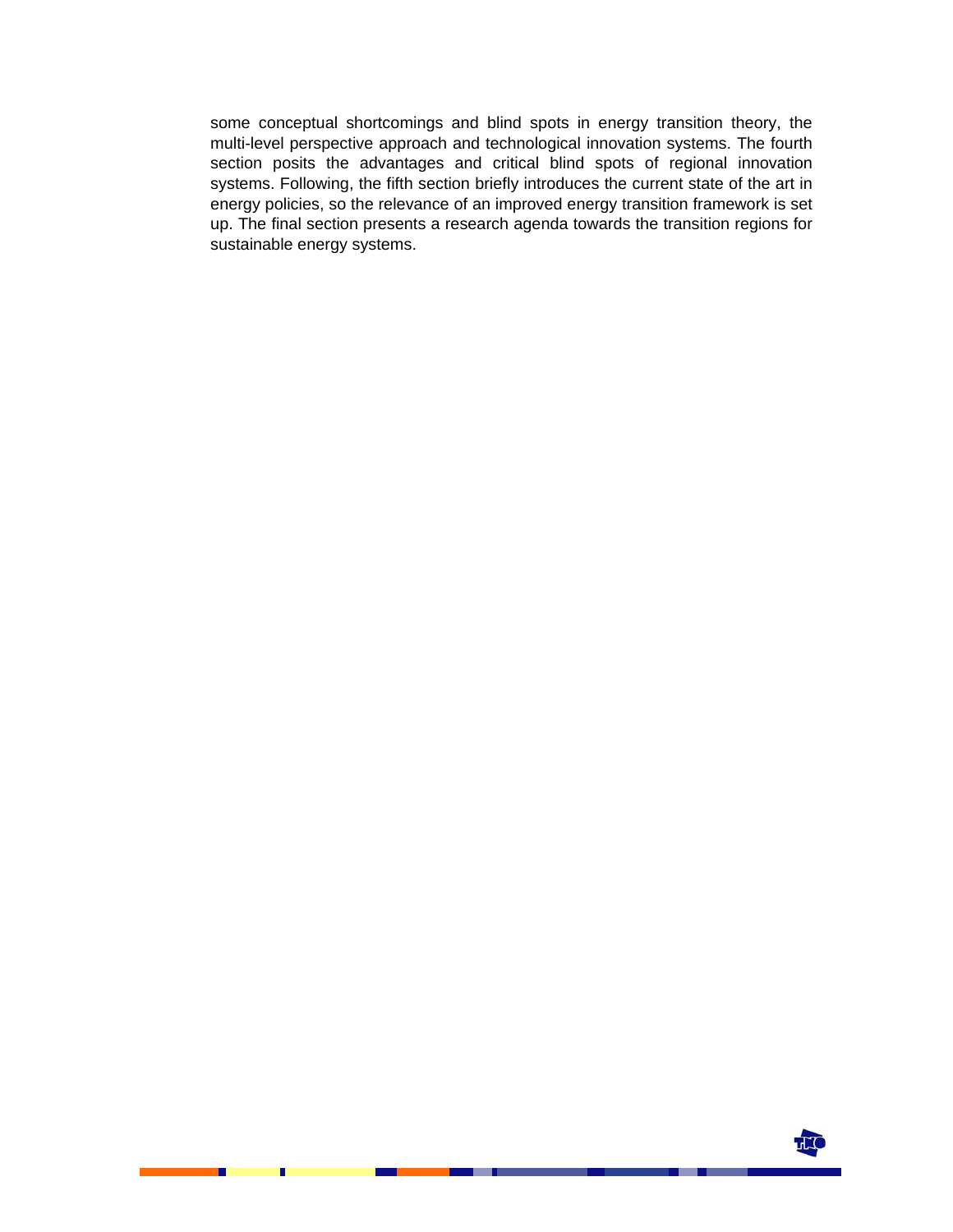## 2 Conceptual shortcomings and blind spots in energy transition theory

The present ecological crisis requires that the hydrocarbon paradigm that has underpinned industrial capitalism from the outset, itself needs transcending in a transition to a post-hydrocarbon paradigm. The term transition entails the broad, system-wide interaction and co-evolution of new technologies, changes in markets, user practices, policy and cultural discourses, and governing institutions [1]. Transition theory, pioneered by authors such Rotmans (Martens and Rotmans, 2002) and Kemp (1994), aims to provide an analytical and policy framework to explain and govern these complex, co-evolving, structural societal changes. Policy makers are especially interested in transitions since incremental change is not believed to lead to sustainability (Elzen and Wieczorek, 2005).

Policy guidelines for transition governance are network management, interactivity, pluralism, multilevel focus and social learning t induce system innovation (Rotmans and Loorbach, 2008). Long-term visions and pathways to system innovation are translated to practice by concentrating on search and exploration processes in which firms, research institutes, universities and governments are navigating and negotiating their way forward, gaining knowledge and experience along the way. This puts a premium on real life experiments that address the technological, economic, social, cultural and institutional dimensions of the envisioned transition from a carbon fuel to a sustainable energy society. To highlight the heterodox and transitional character of these experiments, the term niche experiments is used (Raven, 2005; Geels, 2005; Kemp, et al 2001; Schot, 1994; Hoogma, 2002).

However, the real contribution of transitions is mainly descriptive and metaphorical. Many of the findings of this work are interesting but have relatively little theoretical purchase, largely because of its linear logic and lack of spatiality. Accordingly, transition theory fails to recognise why certain concatenations of institutional, entrepreneurial and innovative interactions occur where they do and for what reason. As a result, transition theory and practice experiences severe difficulties to 'upscale' successful niche innovations towards broader and more widespread application in society. This refers to increasing the scale, scope and intensity of those niches by building a constituency behind a new sustainable technology, setting in motion interactive learning processes and institutional adaptation, which helps to create the necessary conditions for the successful diffusion and development of those technologies [2]. In the words of Geels et al. (2008): *"There is a particular need to understand better how the process from the initial 'niche' to a large scale transformation can be accelerated. To understand this take-off dynamic, we need to learn more about positive feed-backs between endogenous processes and the influences of external contexts. This is not just a theoretical endeavour, but also a challenge for empirical work and case studies, particularly when regularities, patterns or robust findings can be derived" (p. 531).*

The next stage of theoretical development would, thus, explicitly focus on contextualising the co-evolution of niche developments in the energy transition. Such contextualisation has temporal and spatial aspects (Asheim, 2008). Co-

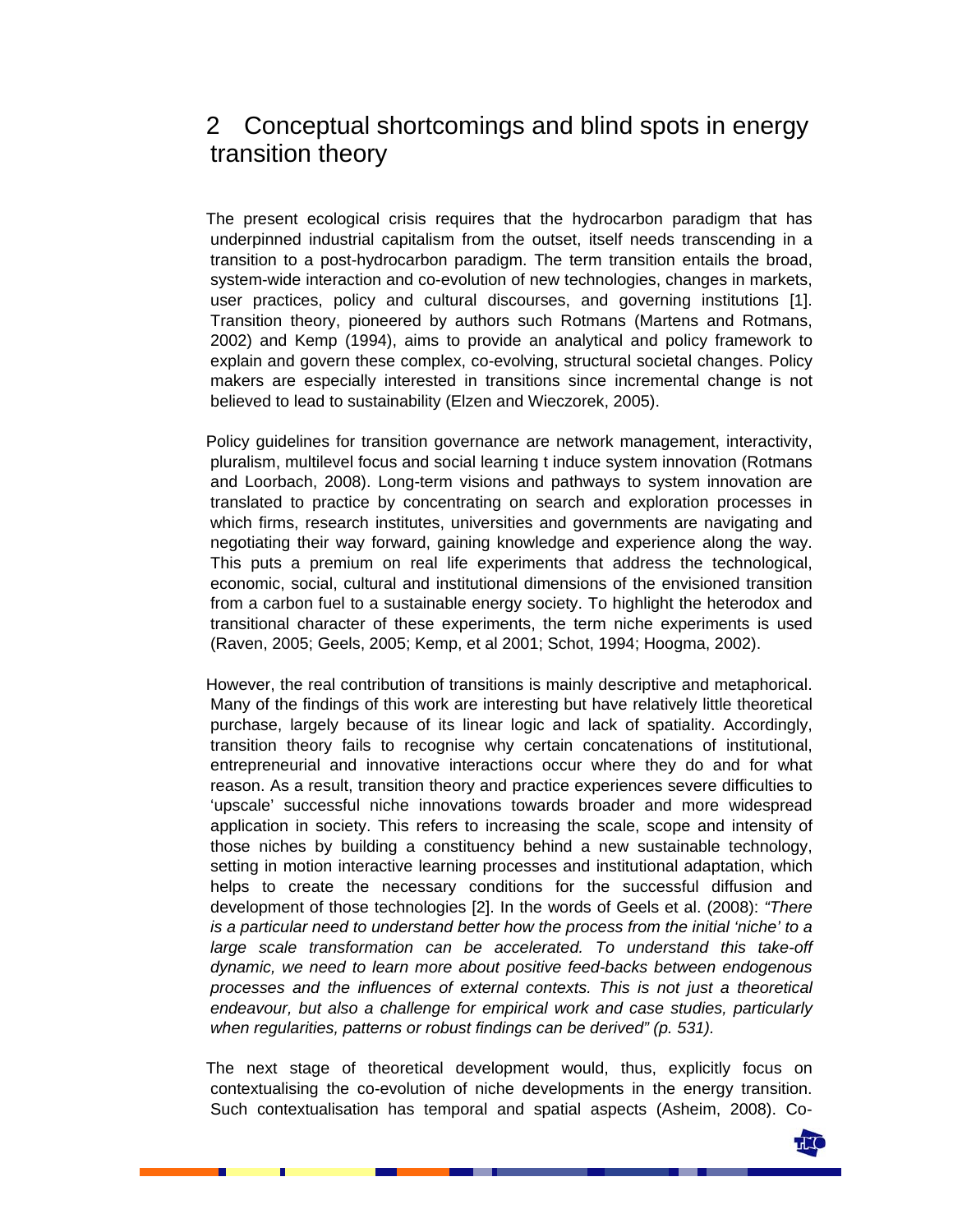evolution indicates that a complex, adaptive system changes over time along with its environment (which in turn consists of complex, adaptive systems). Following the multi-level perspective (Geels, 2002), current transition thinking identifies three conceptual levels to address system innovation: micro-level niches, meso-level regimes and macro-level landscapes (see below). This conceives transitions as processes of change at the micro-level of niches and the meso-level of sociotechnical regimes both embedded in a broader landscape of factors at the macrolevel. However, most focus is on the niche level because this is conceived as the level where innovations begin, which may subsequently influence socio-technical regimes and ultimately societal landscapes. This linearity runs the risk of reifying niche experiments by considering them as stand-alone agents of change which ignores that these experiments actually 'take place' over time and in context. Yet, even though it is acknowledged that niche experiments often are local in nature (Geels and Deuten, 2006), there is no theory or insight whatsoever on the question how geographical proximity can leverage niche experiments to stimulate wider bottom-up societal transitions

We argue that since the transition and multi-level perspectives currently do not have geography, they cannot move forward satisfactorily until they do. As they have no concept of space but they embrace the concept of 'innovation system', they are faced with a contradiction since much of the latter research focuses on spatial levels such as 'national' and 'regional' including notions of innovation leaders and laggards. A spatially-informed co-evolutionary transitions model would insist on recognition that new 'green' niches, regimes and ultimately the sociotechnical landscape arise from an inherently asymmetric (in time and space) process of regional economic development. This poses a major theoretical challenge because fundamentally there is a strictly limited literature on economic geography or regional innovation from a green perspective (Bridge, 2007; Truffer, 2008).

To address this lacuna, new conceptual frameworks are needed that capture the spatially and temporally uneven development processes engendered in the transition from the prevailing fossil fuel towards a sustainable energy regime. The literature on multi-level (niche, regime, landscape) system innovation and the innovation system literature serve as a natural starting point. Especially the exploitation of regional proximate advantages, which has greater reach than simply its geographical dimension, merits particular attention in this respect. In the following a review is given of the disparate, state-of-art literatures on multi-level system innovation on the one hand, and innovation systems and regional innovation on the other.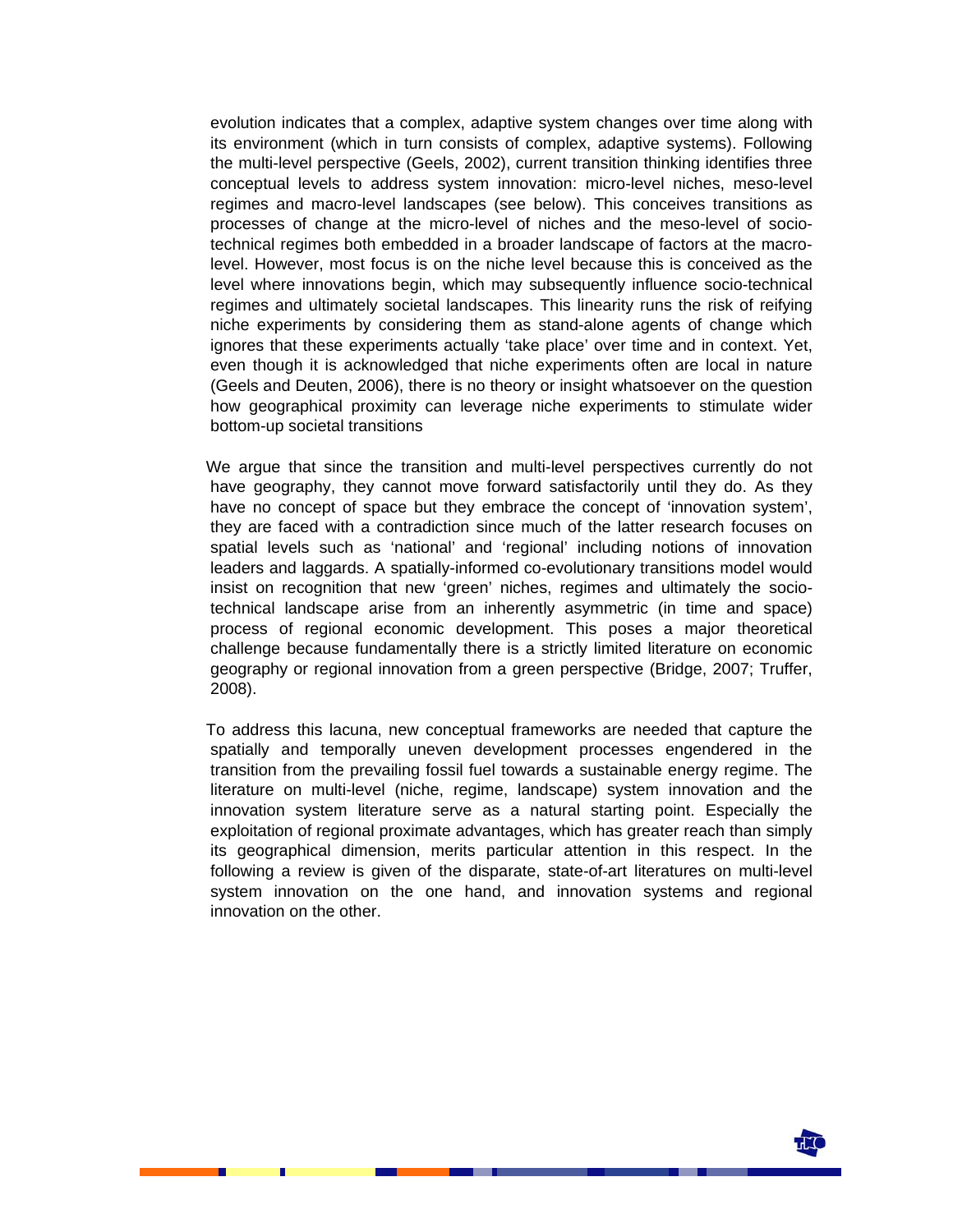## 3 Multi-level perspective: landscape, regime, niche

The multi-level perspective is critically important for this proposal as it provides a conceptual toolbox to understand transitions in light of 'small' activities against 'large' challenges, such as climate change and resource scarcity. It consists of three main concepts: regime, niche and landscape. The central concept of this framework is the socio-technical regime, a coherent, highly interrelated and stable structure at the meso-level characterised by established products and technologies, stocks of knowledge, user practices, expectations, life-styles, norms, regulations, etc. From the evolutionary perspective, a regime represents the selection environment for technological development in a certain field or sector, thus exerting a significant barrier for heterodox, radical innovations to diffuse. Radical innovations may still occur, if they are protected by niches from the prevailing selection pressures. Niches represent the micro-level of innovation processes and are commonly referred to as protected spaces or incubation rooms, in which new technologies or socio-technical practices emerge and develop relatively isolated from the selection pressures of 'normal' markets or regimes (Geels, 2005; Kemp et al., 1998; Hoogma, 2002). The macro-level, the so-called landscape, includes a set of largely independent and autonomous factors that exogenously influence both regimes and niches. Coherence of the regime is supported by its fit to the contingencies posed by external factors from the landscape and niches. While under a strong and stable socio-technical regime, radical innovations have a hard time to diffuse beyond the niche-level, they may eventually break through when the regime is weak.



#### Figure 1. Multilevel perspective

The strength of the multi-level framework is that innovation and transition processes can be explained by the interplay of stabilising mechanisms at the regime level and (regime-) destabilising landscape pressures combined with the emergence of radical innovations at the niche level. The most significant shortcoming in the



Source: Geels (2002)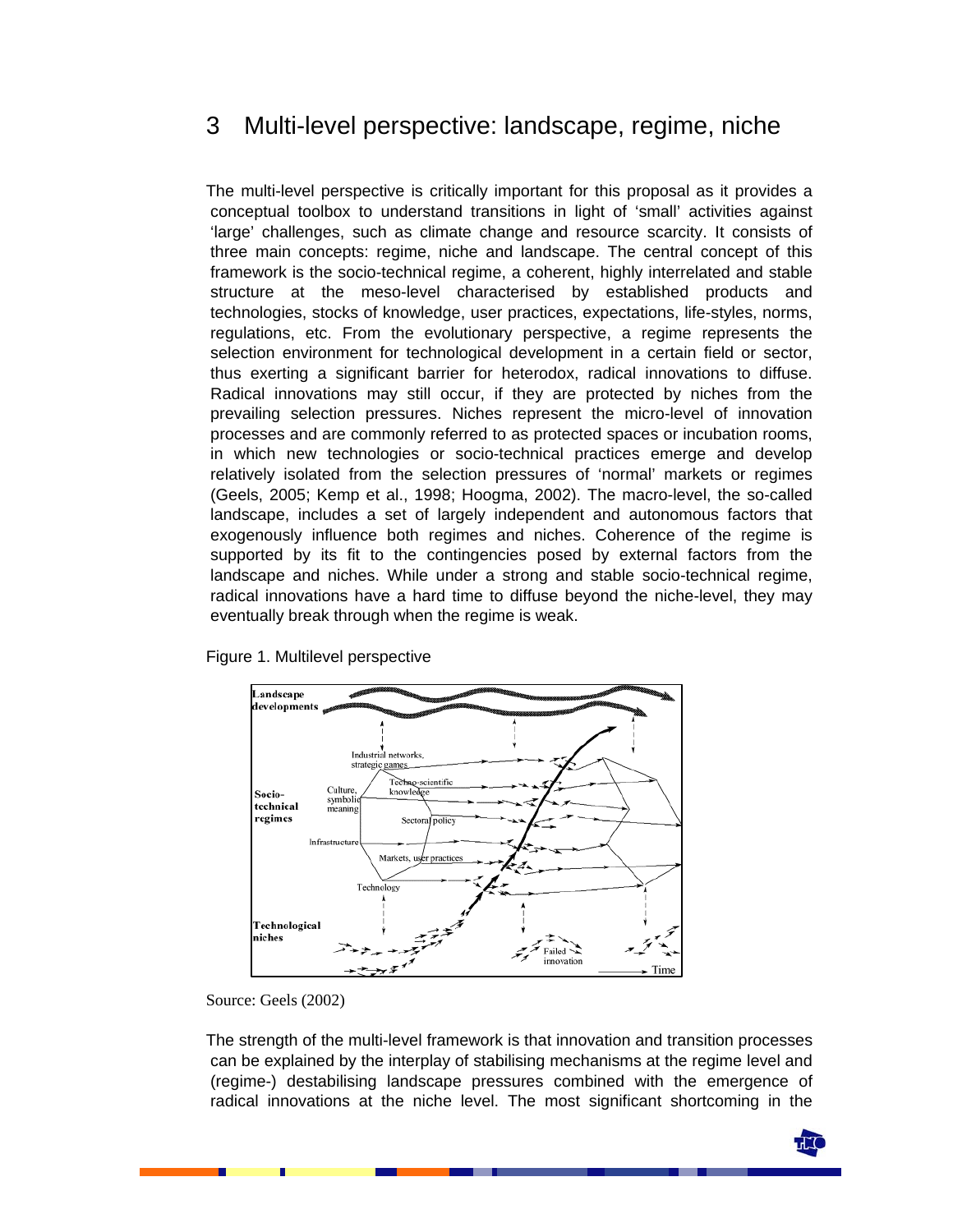multilevel perspective is that it is almost impossible to avoid having an implicit hierarchy of agency within the model. The approach is largely confined to the niche level it its analysis of emerging novelties (Markard and Truffer, 2008).

The problem that goes unaddressed in this formulation is the reality that the scales are imbued with different levels of explicative power, the macro may be seen as being big and powerful, whilst the micro is small and powerless (Law, 2004). The approach is less powerful when it comes to the roles and strategies different actors play, the interaction of actors and institutions or the agency enjoyed by different actors or actor groups (Smith, 2005). This is related to the issue how resources are distributed among actors, how resource endowments explain the development of networks and the innovation potential of actors. There is a conceptual 'missing middle', understanding how particular activities coalesce into 'regimes' – this is a multi-step process through which actors develop regularities and system capacities. These capacities in turn give those niche networks a set of characteristics which make them conceptually equivalent to (or at least not substantively 'smaller' than) regimes. However, this capacity building dimension is not notably significant within the multi-level perspective, and for that reason, it is necessary to involve additional theory which helps to explain the development of self-management and stabilisation capacities within clusters of interactive innovators.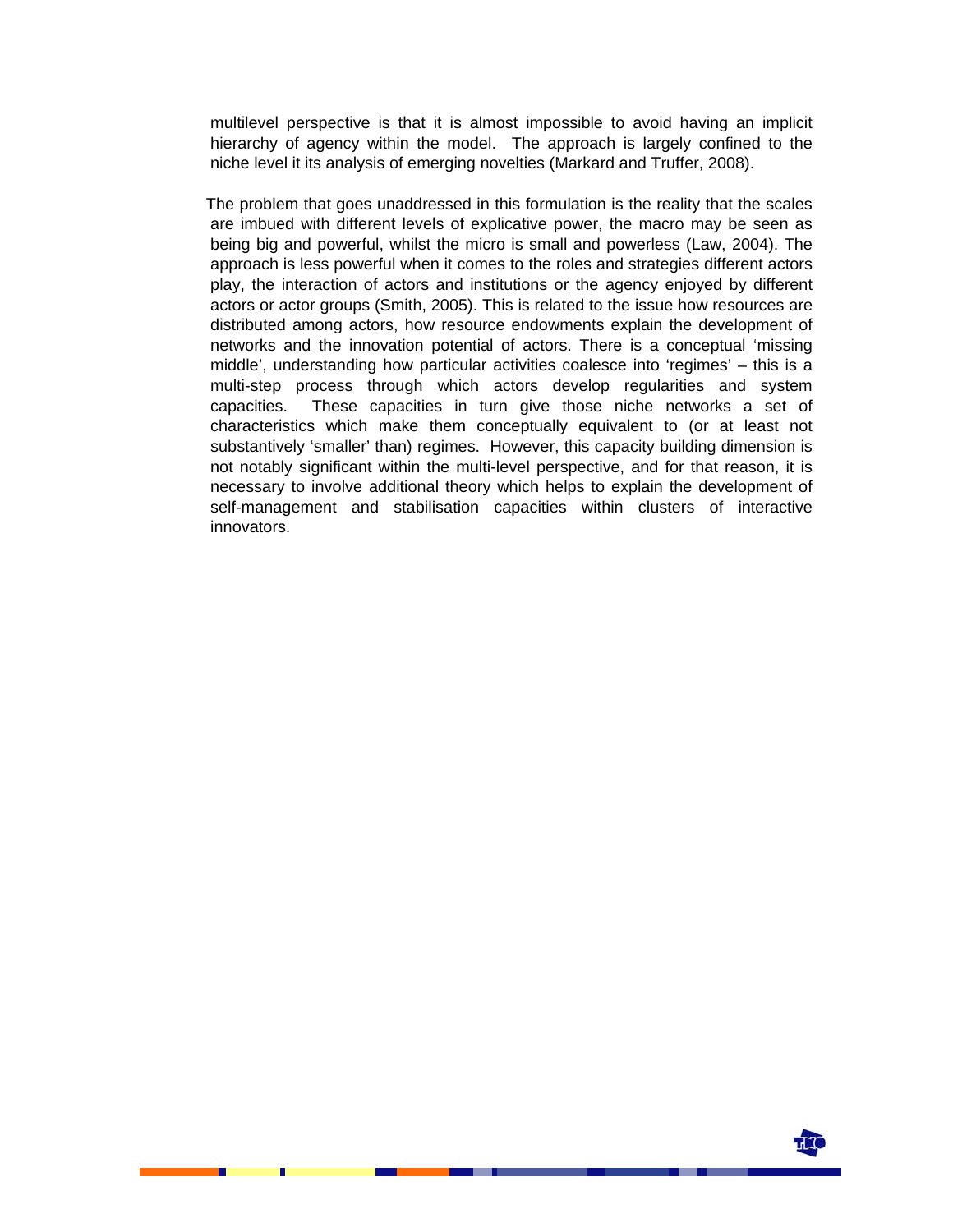### 4 Technological Innovation Systems

In contrast, the innovation system perspective is better equipped to deal with actor strategies and agency. It underscores the networked nature of innovation processes by acknowledging that innovation is both an individual and collective act (Edquist, 2005). An innovation system is defined as networks of organisations and institutions that develop, diffuse and use innovations (Edquist, 1997). Organisations typically encompass private firms, governmental and nongovernmental agencies, universities, research facilities, venture capitalists, associations, etc. Institutions, on the other hand, can be regarded as the rules of the game, comprising 'hard' laws, regulations, standards and 'soft' socio-cultural as well as technical norms, use patterns, shared expectations. A key characteristic of the approach is that actors are embedded in an institutional context. However, actors may also deliberately change or adapt existing institutions or create new ones. How such mutual embeddedness (Edquist and Johnson, 1997) plays out in space and over time remains a topic that receives a lot of attention in ongoing studies of innovation systems. This has in recent years lead to an increased focus on the dynamics of the innovation in terms of functions or activities besides the traditional structural approach in terms of 'mapping' organisations, institutions and their interrelations. Even though there is still considerable debate and uncertainty about which key processes are relevant, innovation system researchers in both the Netherlands and Sweden have agreed on a list of seven main processes that can serve at least as a heuristic to arrive at a more dynamic oriented approach to innovation systems (Johnson, 1998; Rickne, 2000; Johnson, 2001; Johnson and Jacobsson, 2001; Hekkert et al., 2007; Bergek et al., 2007) (1) knowledge development and diffusion, (2) influence on the direction of search, (3) entrepreneurial experimentation, (4) market formation, (5) legitimation, (6) resource mobilisation and (7) development of positive externalities.

The innovation system concept has been defined at different levels for different purposes of analysis. National systems of innovation was the first concept introduced and elaborated by Lundvall (1992), Freeman (1997) and Nelson (1993) to explain different technological and economic performance patterns across countries. Later on, regional systems of innovation (see below), sectoral systems of innovation and production (Breschi and Malerba, 1997; Malerba, 2005) as well as technological systems were developed on a similar theoretical basis as complementary perspectives. Of these the technology specific perspective has been most used to analyse radical innovation processes, as is the case for the energy transition under study.

The technological innovation system approach explains why technological change is often a protracted process and why it is difficult to change. Technological progress often proceeds along certain trajectories because the prevailing technology and its design have already benefited from all kinds of evolutionary improvements, in terms of costs and performance characteristics, from a better understanding at the user side, and from the adaptation of the socio-economic environment in terms of accumulated knowledge, capital outlays, infrastructure, available skills, production routines, social norms, regulations and lifestyles (Kemp,

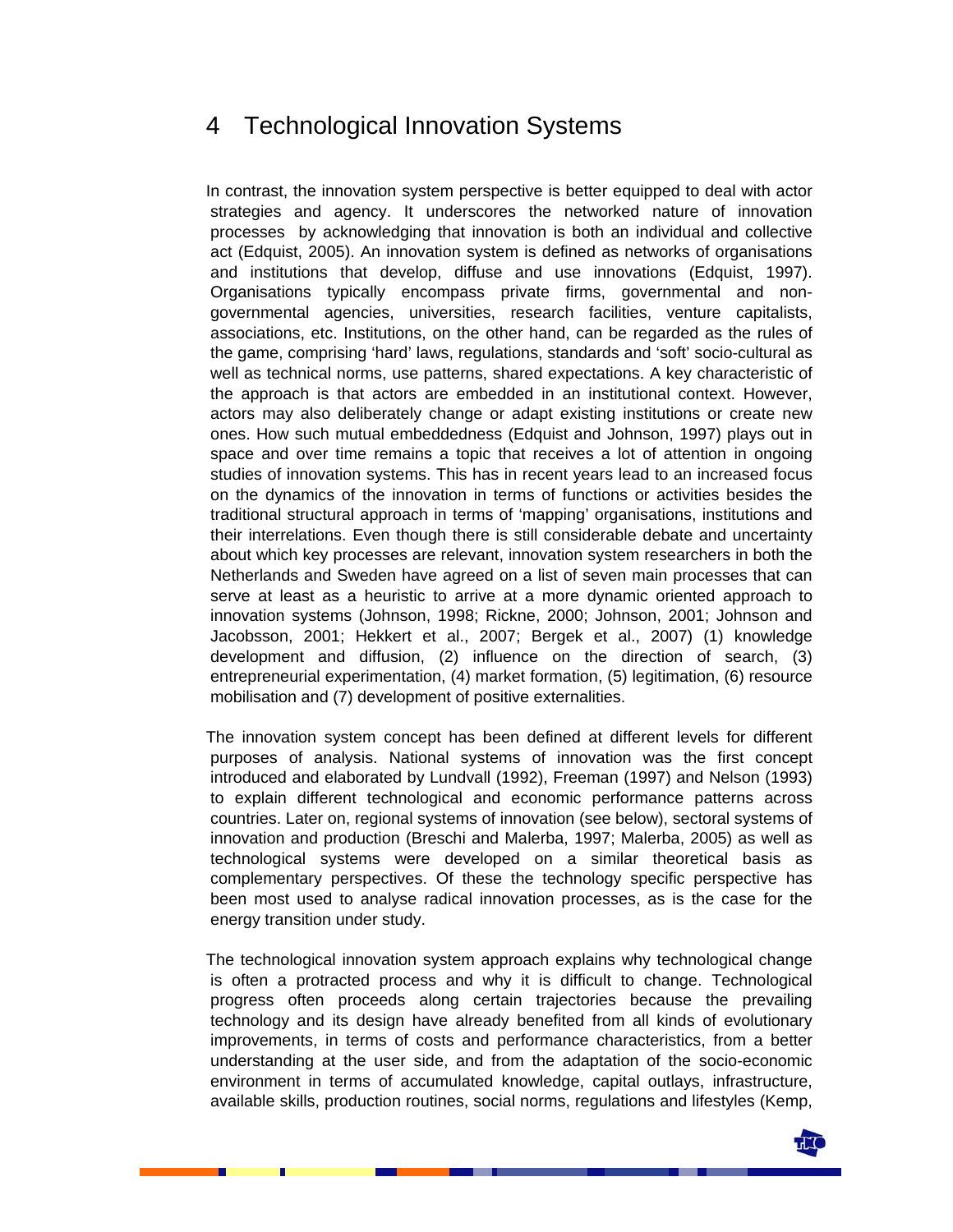1994). To temporally contextualise the development of new energy technologies, studies by Bergek and Jacobsson (2003), Jacobsson and Bergek (2004), Bergek et al. (2008) have identified different phases in the evolution of a technological innovation system. This evolution starts with a formative phase, followed by a growth phase, and finally a mature stage. The formative phase is characterised by high uncertainty in terms of markets and technologies (Van de Ven, 1993) which calls for experimentation and variety creation. Firms and other organisations enter the new technological domain, and, in order to reduce uncertainty levels, heterogeneous networks are created and institutions aligned. At some point in time, certain technological trajectories may be able to shift gear and evolve into a growth phase. The focus changes to system expansion and larger-scale technology diffusion through the formation of bridging markets and subsequently mass markets.

Based on numerous studies of technological change, the TIS framework has proven to be very resourceful to analyse how various elements in the system, i.e. actors, institutions and technology co-evolve over time. Moreover, applying the functional approach (see above) has added highly relevant policy lessons to stimulate and influence the rate and direction of technological change by finding a set of inducement and blocking mechanisms where intervention has most effect (Bergek, Jacobsson and Hekkert, 2008; Rickne, 2001; Hekkert et al, 2008, Alkemade, 2007; Jacobsson, 2004; Negro, 2008).



Figure 2. Inducing and blocking mechanisms of TIS functions

Source: Johnson and Jacobsson(2001)

However, an important shortcoming of the perspective concerns its limited capacity to explain more radical change and renewal at the level of the system itself. This is caused by its inward orientation. The success of innovations is predominantly regarded as an endogenous consequence of the performance of the corresponding innovation system. This leads to a tendency to do away with the environment that

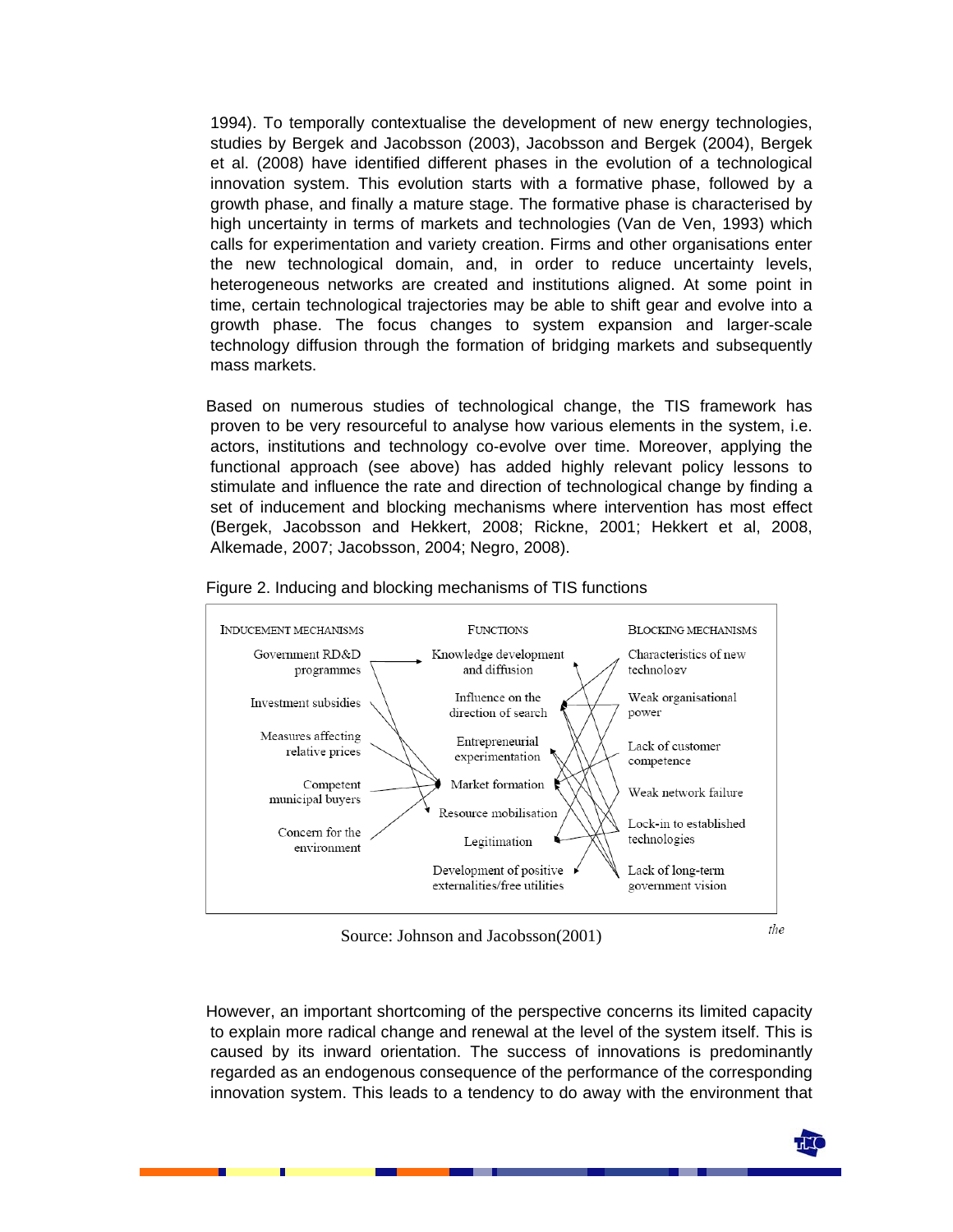lies beyond the narrow boundaries of the technological innovation system (Cooke, 2008, Markard and Truffer, 2008). Related to this, analysts of technological innovation system run the risk of treating the emergence and development of a technology at the head of a pin while insufficiently recognising that economic agents are situated in external contexts of social and institutional relations. As a result, technological innovation system analysts may render a mechanical impression of the dynamics of the system that invoke a reified, 'cartoon-like' system of innovation. To resolve the risk for a myopic, narrow technology-oriented perspective, it is necessary to involve a broader conception of the organisations, networks, institutions and processes involved in the energy transition. By virtue of its system delineation, the territorial innovation system perspective holds the potential to do exactly that.

**LIO**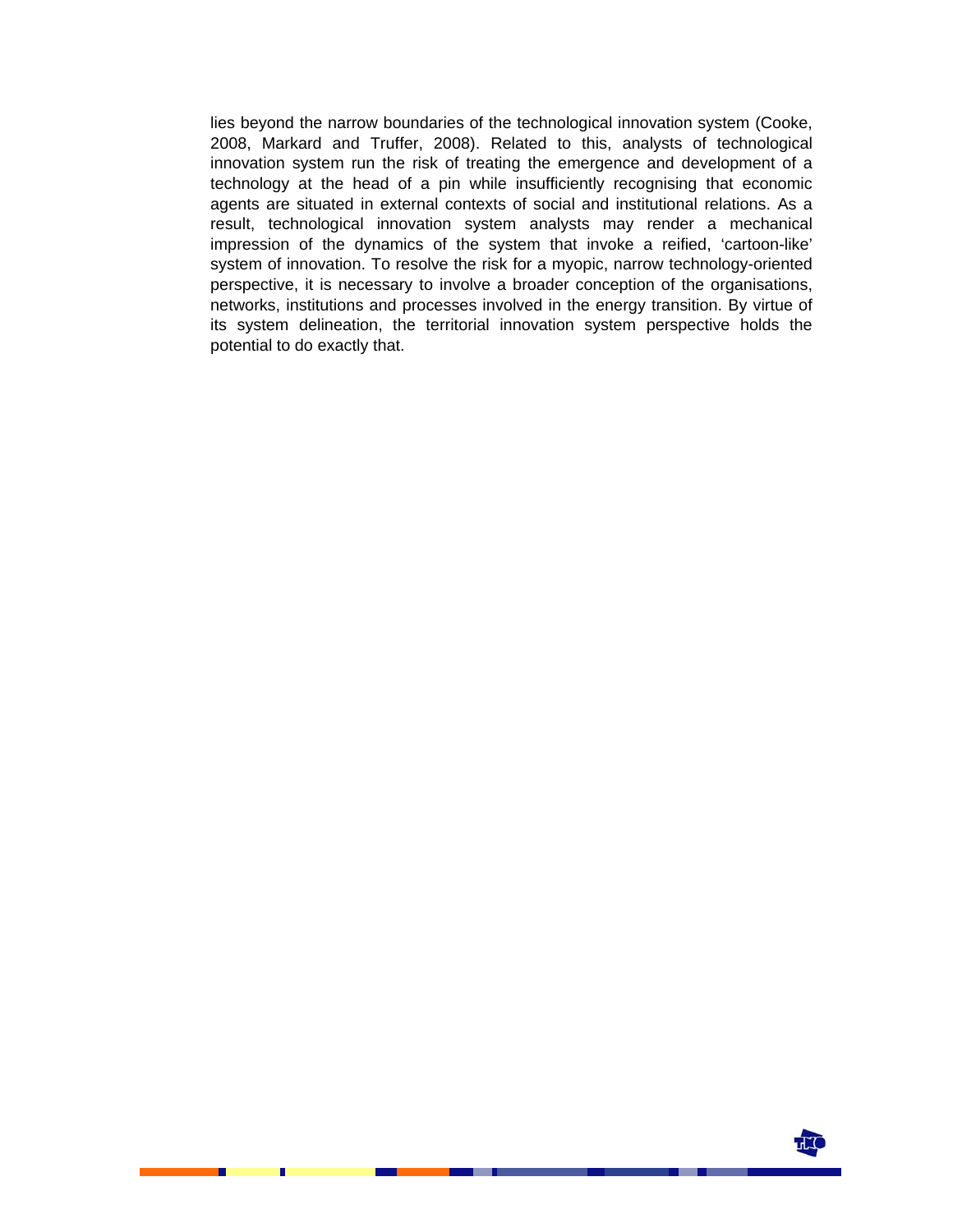### 5 Regional Innovation Systems

Even though territorial innovation systems acknowledge that technologies usually cut across geographic boundaries its central proposition is that organisations and institutions are inherently characterised by their territorial sphere of influence and interaction. It is a popular misconception that the global nature of technological change would imply that technology evolves and diffuses uniformly or randomly across the geographical landscape (Asheim and Gertler, 2005). The development, diffusion and use of innovations exhibit a very distinctive and uneven geography. Moreover, this geography is fundamental, not incidental, to the innovation process itself. To unpack this geography, the regional innovation system concept has proven to be more resourceful than the national innovation system concept. On the national scale, the innovation system is in most cases overly complex, involving a plethora of actors and institutions (Asheim and Coenen, 2005; Hekkert et al., 2008). Historicity, industry specificity and region specificity need to be taken into account to arrive at disaggregated, empirically grounded 'reduced-form innovation systems' (Miettinen, 2002). Lundvall and Borras (1997), two typical NIS proponents, hint towards this when they argue that "the region is increasingly the level at which innovation is produced through regional networks of innovators, local clusters and the cross-fertilising effects of research institutions (p. 39). Also two early pioneers in the TIS community acknowledge that "high technological density and diversity are properties of regions rather than countries" (Carlsson & Stankiewicz, 1991, 15).

The popularity of the argument that regions are designated sites of innovation can be traced back to various empirical studies of regional success stories such as industrial districts (Piore and Sabel, 1984; Asheim, 2000), the exemplar industrial system of Silicon Valley (Saxenian, 1994) as well as other examples of successful regional clusters in most developed as well as developing economies (Porter, 1990). Regional innovation systems (RIS) are durable networks which exist between various actors involved in innovation, and which produce and exploit unique local knowledge assets. An important rationale for a regional innovation system perspective stems from the existence of technological trajectories that are based on "sticky" knowledge and localised learning within the region (Asheim and Gertler, 2005). Cooke (2005) has recently emphasised the theoretical and empirical necessity of distinguishing between two subsectors within RISs, between knowledge-production and knowledge-utilisation circuits, because of the very different settings within which their wider networks are articulated. Over time, spontaneous and bilateral interactions settle down into systemic linkages and collective assets, 'territorial knowledge pools', or 'territorial learning competencies' (Lawson, 1999; Lorenz, 1999). These collective assets boost other local firms' competitiveness, and the unique, territorial nature of the knowledge produced helps to attract outside customers and investors, upgrading their status within particular global production networks (Cumbers, 2000). In this conceptualisation, the locality's role is to provide system-building capacity: particular infrastructures, institutions, knowledge, and cultures which will increase the likelihood of local actors working productively together (Oinas and Lagendijk, 2005). The heuristic is of a virtuous circle of global knowledge flowing through the region and out into

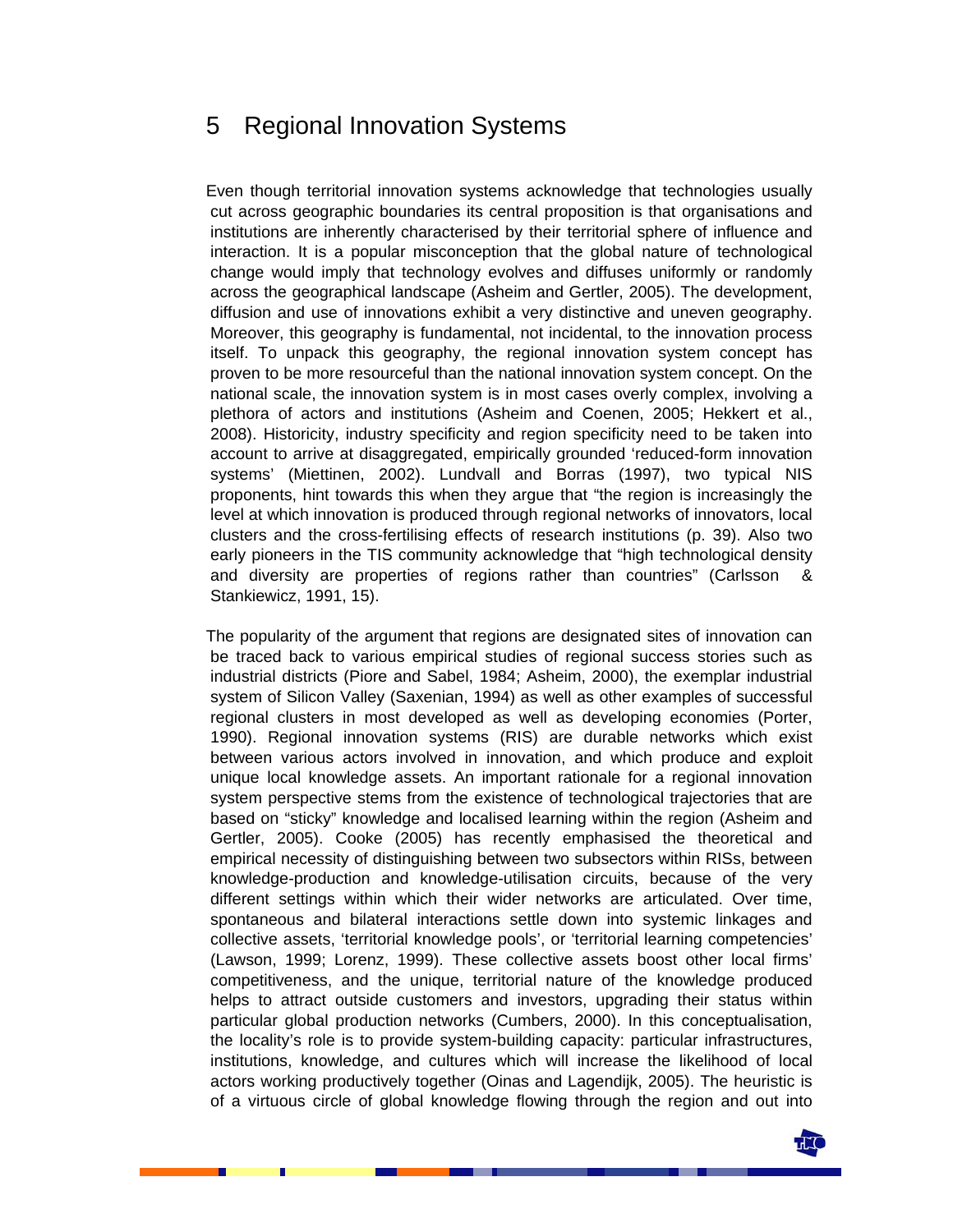global markets, thereby 'refilling' the local knowledge pool, creating beneficial spillovers for local firms, and attracting outside investors. A stylised depiction of this is given below.





Figure 1. The regional innovation system as a local circulation between globally connected regional innovators (source: Benneworth, 2005, after Cooke and Piccaluga, 2004).

The concept of region is not unproblematic. A clear definitive meaning of regions, similar to the unequivocal connotation given to 'nation' is probably impossible to achieve. It is, for example, common to distinguish between administrative and functional boundaries of a region (Malmberg, 2003). The perspective that is employed here conceives of a region as a territorially based nexus of processes nested in a wider geographical context (Howells, 1999; Cooke, 2005). In this, the concept of region highlights an important level of governance of socio-economic processes at the meso-level. In order to reflect its conceptual variety and empirical richness three RIS typologies are distinguished (Cooke, 1998): grassroots, network and dirigiste.

In grassroots RIS, firms base their innovation activity mainly on localised, inter-firm learning processes stimulated by the conjunction of geographical and relational proximity without much direct interaction with knowledge generation organisations. The best examples of grassroots RIS are networks of SMEs in industrial districts. The second typology, networked RIS, adds to this a regional supporting institutional infrastructure. Through a stronger, more developed role for regionally based R&D institutes, vocational training organisations and other local organisations involved in firms' innovation processes, these systems have a more planned character involving public-private co-operation. In a dirigiste RIS, (parts of) industry and the institutional infrastructure are more functionally integrated into national or international innovation networks. The clustering of R&D laboratories of

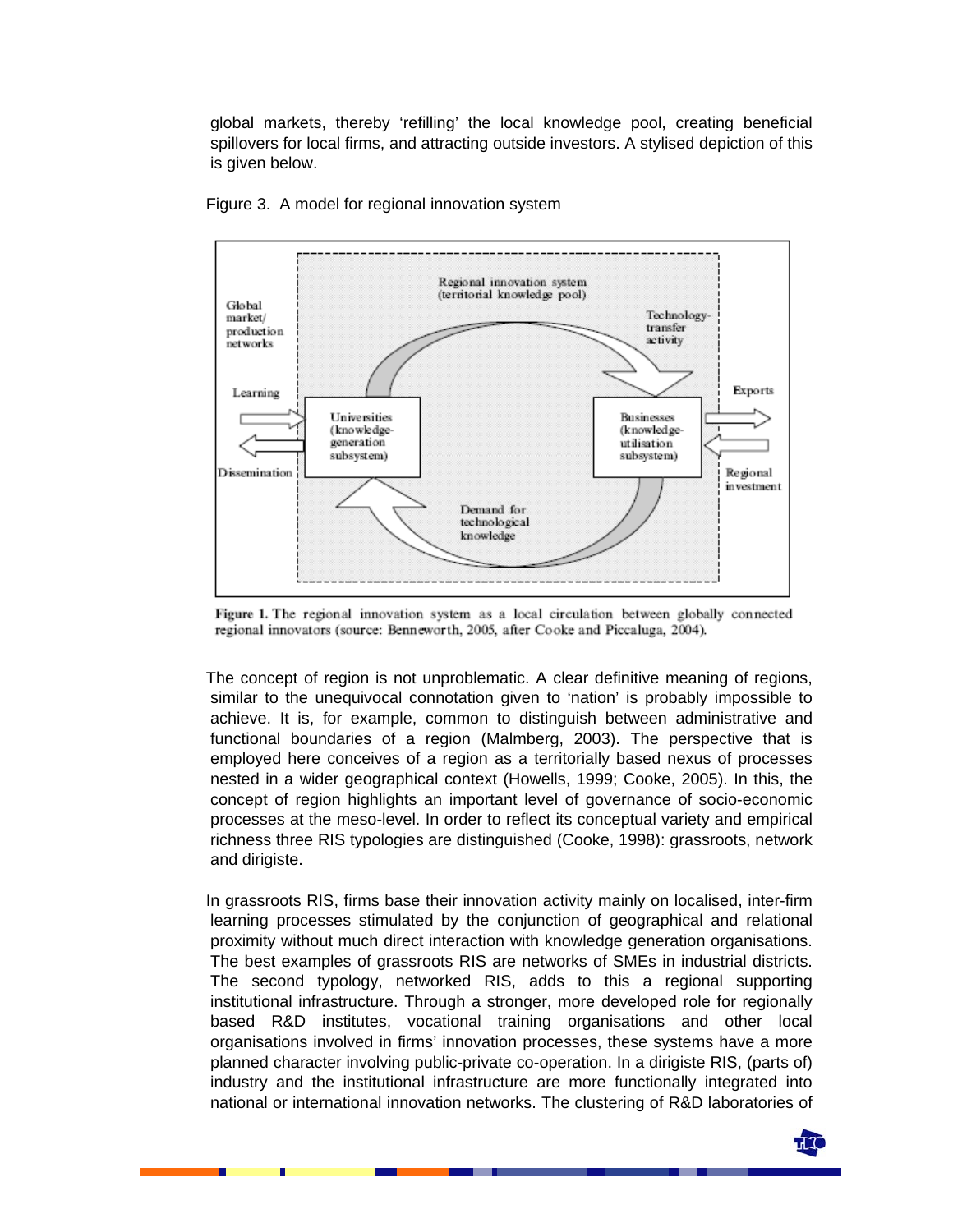large firms and/or governmental research institutes in planned 'science parks' and technopoles are examples of this. Due to a lack of local embeddedness, these initiatives have generally failed to develop innovative networks based on interorganisational co-operation and interactive learning.

The RIS perspective is intrinsically related to ongoing discussions about the role of geographical proximity on innovation based on inter-organisational knowledge relationships. Boschma (2005) introduces four notion of proximity: cognitive, organisational, social and institutional proximity. Cognitive proximity refers to the overlap in knowledge and competence base between organisations. A certain level of cognitive distance is necessary to exchange knowledge that gives rise to the emergence of novelty. However, too much cognitive distance precludes mutual understanding. Organisational proximity refers to the extent to which relationships are shared in an organisational arrangement under common hierarchical control. Social proximity is based on friendship, kinship, or mutual experiences, and increases mutual trust. Institutional proximity refers to similarities in the rules of the game of actors. Until now, only a few studies have actually tried to empirically disentangle different types of proximities in understanding the role of geographical proximity for innovation (Ponds, et al 2008).

How a RIS analysis is carried out empirically depends on whether a top-down or bottom-up perspective is taken (Howells, 1999), even though both perspectives are complementary to each other (Howells, 2005; Iammarino, 2005). The top-down approach focuses on the specific way(s) that the dynamic interaction between the knowledge exploitation and knowledge generation subsystem is organised. As a result of this vantage point, it emphasises macro to micro analysis and is carried out through an identification of the institutional and structural characteristics of the RIS and their interplay. These characteristics are, among others, the type and intensity of inter-organisational relationships, the role of the public sector and innovation policy, the administrative, financial and legal framework, the industrial structure and the spatial structure (Howells, 1999). These characteristics are shaped on the regional, national and international level and draw attention to the multi-level governance context of RIS (Cooke et al., 2000). The bottom-up approach, on the other hand, is more concerned with the actual knowledge and learning dynamics between actors in the regional knowledge network (Howells, 1999). In this perspective, the RIS is analysed in terms of the capability of the regional knowledge network to generate, absorb and diffuse knowledge. It draws on research that has outlined the importance of processes of localised learning for regional competitiveness (Asheim, 2000; Maskell et al., 1998; Maskell & Malmberg, 1999; Morgan, 2004; Lorenz, 1999). According to this literature, the actors within the region often share a common framework of understanding based on common behavioural practices as well as a 'technical culture' – a way to develop, store and disseminate knowledge, technical 'know-how', norms and values – that is linked to the specific type of economic activity. Despite the term 'localised learning', this literature has increasingly recognised the need to consider both local as well as extra-local sources of knowledge (Bathelt et al., 2004). Through processes of coevolution, the knowledge dynamics of the RIS and its institutional and structural characteristics reinforce each other resulting in particular regional development trajectories and industrial specialisations.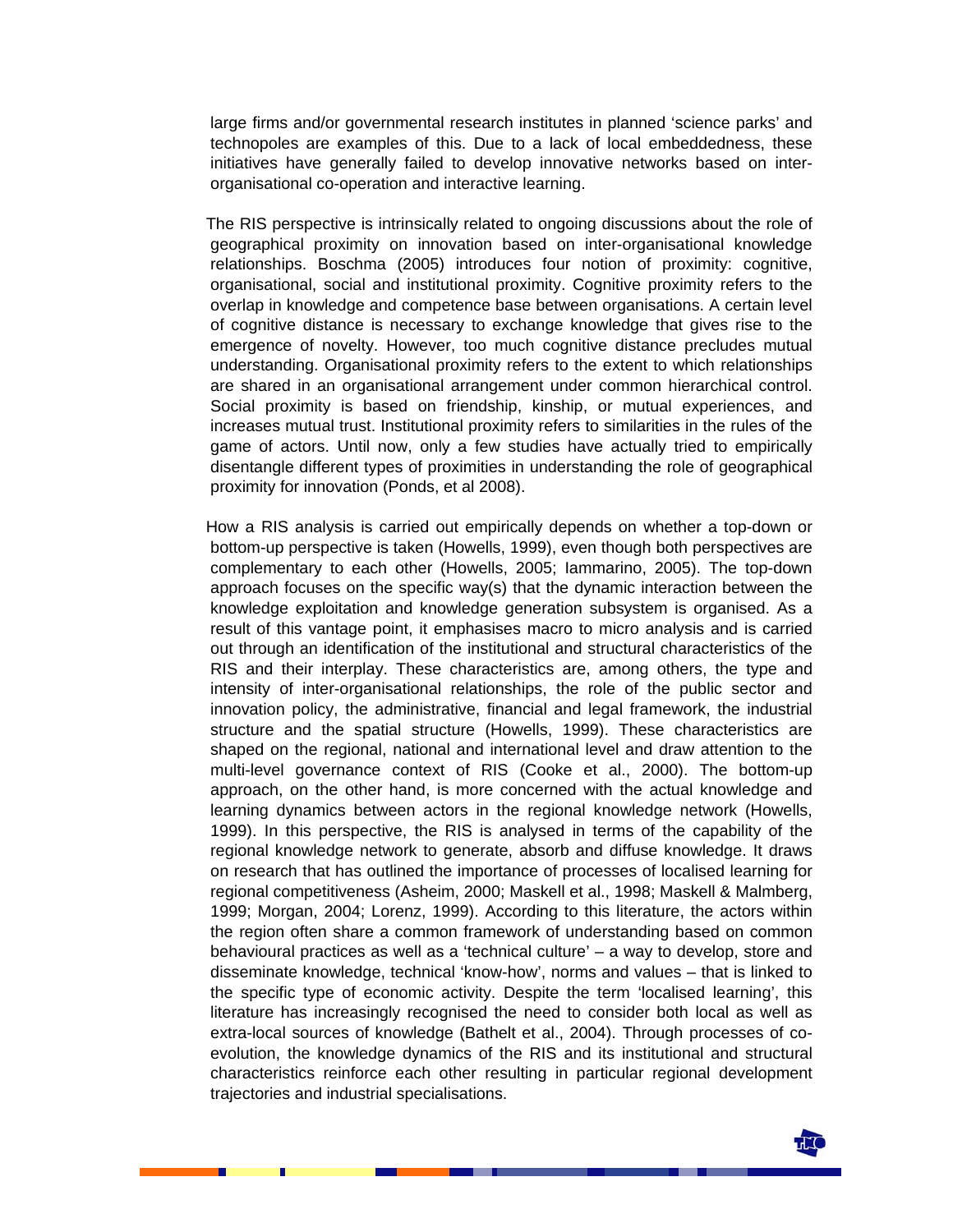The critiques which apply to innovation systems generally for their static nature apply equally  $-$  and in some cases more so  $-$  to regional innovation systems. There can be a tendency to regard institutions, culture and capabilities as something given and immutable, apart from a limited number of 'exceptional cases' which have managed to overcome significant barriers and change their own economic trajectory. There has been much less attention given to how 'ordinary regions' can exert agency and create new innovative opportunities for themselves, and downplaying the tensions and problems which exist in such a situation (Oïnas & Lagendijk, 2005; Sotarauta, 2006).

This criticism is particularly salient around the issue of the practicalities of constructing RISs. A sweeping criticism of RIS policy has been based around its frequent reduction to a process of system mapping, hole identification and hole filling. This is based on the implicit assumption that there is a single, optimal system structure applicable to all kinds of institutional environments and capacity endowments. The is a growing recognition that that effective RIS policy is itself constructivist and develops new institutions which support emergent sectors (Nauwelaers & Wintjes, 2003).

A problem in terms of the energy transition is that there is nothing for policy makers to begin working with. In the absence of strong markets expressing demand, innovative businesses and supportive institutions, there are no 'hooks' on which to hang policy interventions. The only avenue open to policy-makers is to try to stimulate experiments which develop all these various innovative elements simultaneously. To gain an insight into this, we consider one area where it has been possible to construct miniature technological systems *de novo*, that is around the experimental introduction of niche technologies.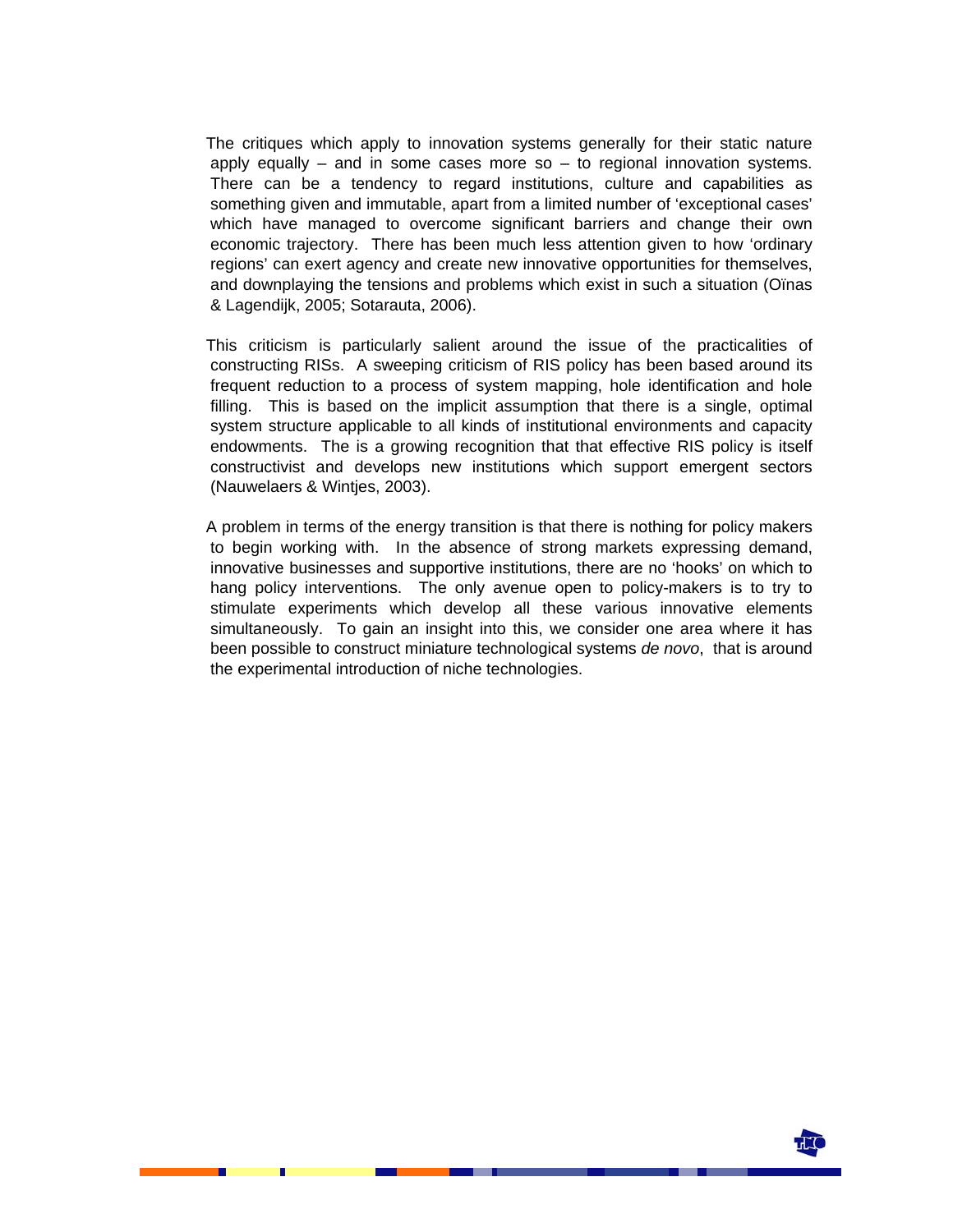## 6 Implications for sustainable energy transition and territorial policies in Europe

The need to ensure a sustainable energy society transcends the theory, as it affects a number of different policy domains. Harnessing low-carbon renewable energy technologies is vital to achieve not only the long term objectives of the EU's energy (strategic) plans [3], but also for adapting to climate change [4] and achieving the Kyoto objectives [5], reducing greenhouse gases emissions [6], meeting the  $2^{\circ}$ C objective (compared to pre-industrial levels) [7] and boosting the Union's sustainable innovativeness and competitiveness (EC 2004a, 2004b, 2004c, 2006, 2007f, 2008b) . For achieving the above, ambitious targets and visions have already been set – for 2010: 12% use of renewables in EU-15 [8]; for 2020: a 20% GHG emissions reduction (compared to 1990 levels); 20% reduction from energy primary sources, and 20% use of renewables; for 2050: the EU's objective is to reduce its carbon emissions by 60 percent or more and the total de-carbonisation of the energy system [3]. This (combined) policy urgency and ambitious targets supposes a major paradigm shift away from fossil fuels dependence, where the key component would be the acceleration and deployment of renewable energy technologies, both ready-for the market and (radically) new innovations.

The European Strategic Energy Technology Plan (SET-PLAN) has been the European Union's response to the need of a dedicated policy to ensure the above. Derived from this ambitious plan, the political vision of Europe is clear [9: p.4]: *"The vision is of a Europe with a thriving and sustainable economy, with world leadership in a diverse portfolio of clean, efficient and low-carbon energy technologies as a motor for prosperity and a key contributor to growth and jobs. A Europe that has grasped the opportunities lying behind climate change and globalisation and that is contributing to the global energy challenge…".*However, there is a danger that the territorial nature of innovation is somehow being disregarded in the current (energy) policy approach. One underemphasised dimension of energy policy is that of its impacts on territorial cohesion. A competitive, sustainable Europe depends on willingness for collective action to address problems, and is underpinned by territorial solidarity, namely those that do not directly benefit from European unity are assisted to improve their benefits. Currently, one-third of the EU budget is spent on regional policy, to support territorial cohesion. Territorial policy has become increasingly identified with regional innovation and competitiveness, and consequently, the energy transition will have consequences for territorial solidarity and cohesion, and consequently, the effective functioning of Europe. It is clear that the EU needs means (e.g. concepts and methods) to unpack this issue of territorial solidarity in an age of energy insecurity, while supporting the creation of new policy tools and instruments to promote balanced sustainable European regional development (DG REGIO, 2008).

From the short policy review above it is clear that a clear lacuna around what kinds of regional economic development policies are necessary in order to deal with fostering sustainable energy systems and helping combating the effects of climate

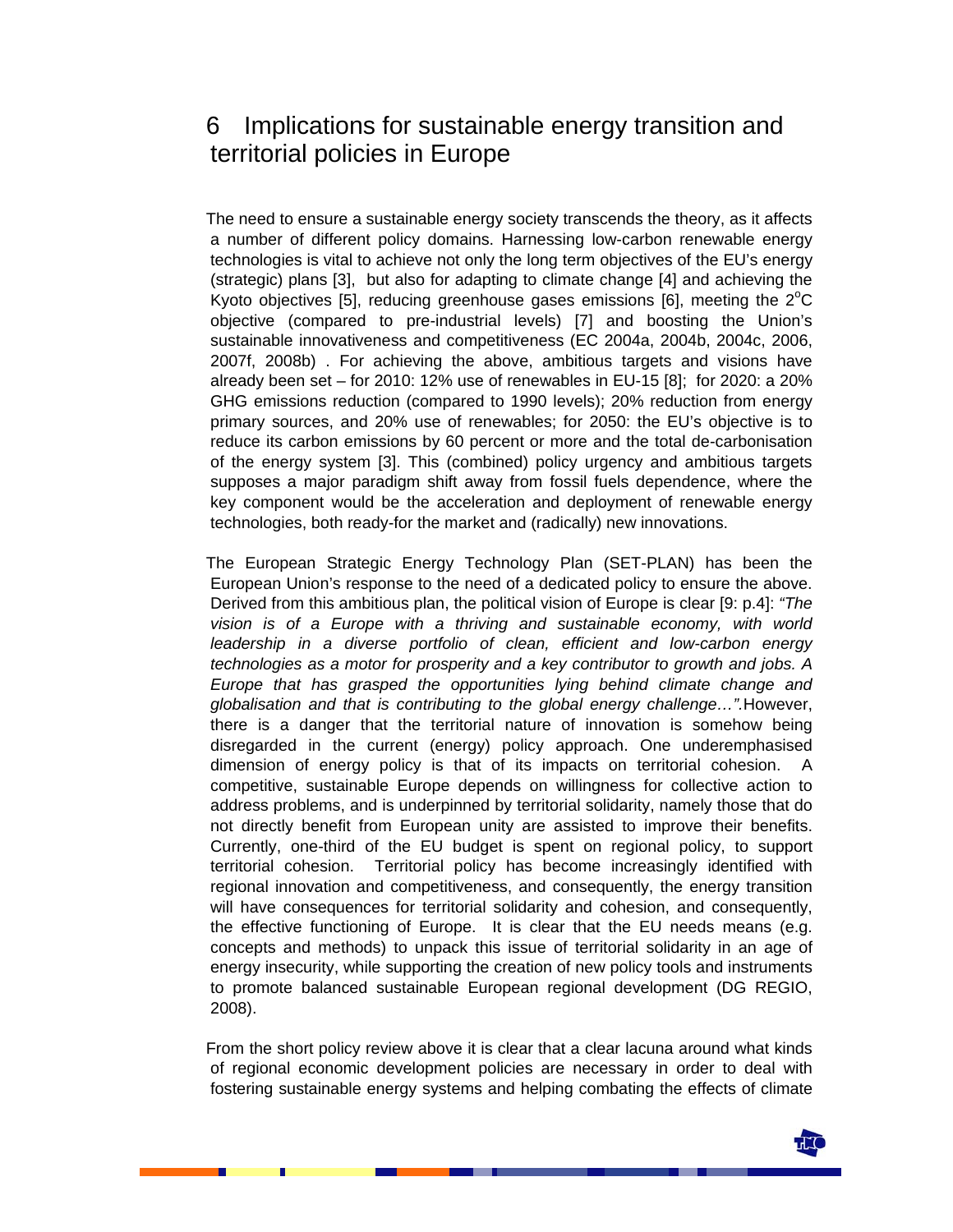change. This review paper stands for contributing to filling up this gap, by paving the way for a transition regions research agenda –as introduced below.

A key element of the learning that takes place in these changes relates to policies for local economic development. There is the need of a research agenda which makes a direct contribution not only to the scientific state-of-the-art, but also to contribute to important debate over the evolving nature of European territorial cohesion policy. In the last twenty years, there has been a growing acceptance into the mainstream paradigm of local economic development policies based around the promotion of innovation. This has seen the promotion of territorial innovation models supporting clusters, knowledge pools, untraded interdependencies and institutional thickness.

These policies emerged as a working-through of the issues which first became evident in Europe in the 1980s which went by the short-hand of "Eurosclerosis", namely that supporting new high-technology industries to compete with Japanese and American firms systematically disadvantaged particular regions which had a low capacity to absorb the benefits of increased EU investment in science, technology and innovation. The aim of innovation policy was to make sure that every region enjoyed the benefits of the single market, and that some regions were not asked to bear an unreasonable amount of the costs of a Single Europe; policymakers at the European scale correctly foretold that growing resentment in these 'loser regions' would undermine popular support for the European ideal of free movement of people, goods and capital to the detriment of European competitiveness.

The energy transition is a similar threat to territorial cohesion in that a publically supported transition package will benefit some regions more than others, in particular those with extensive renewable resources over those with higher energy demands because of their territorial context. What the next generation of intelligent territorial cohesion policies at the regional and local scale needs to reflect is to provide all regions with the capacity to benefit from the transition. It is therefore imperative to look at regions that potentially stand to lose from the energy transition – they may be remote, poor, industrial – with high energy demands, so transition poses a grave threat to their economic livelihood. The focus for local policy must lie in shaping the transition to make advantages out of those characteristics, to give potential 'loser' regions the opportunity to thrive from the benefits of a European transition.

Previous attempts to produce a coherent set of local policies have failed in two main ways. One approach was too optimistic and generalist to have sufficient local salience. The Local Agenda 21 emerging from the Earth Summit in Rio made a powerful political statement, but local and regional authorities found it offered no basis for taking the hard decisions and reconciling competing interests that effective transition to sustainable societies demands. A second set of policy 'failures' are a set of relatively successful, small scale experiments that succeeded because of place-specific features, that in turn offered no general model for local economic development towards a sustainable, secure future. The result is the complete absence of a nuanced policy understanding of the changed requirements

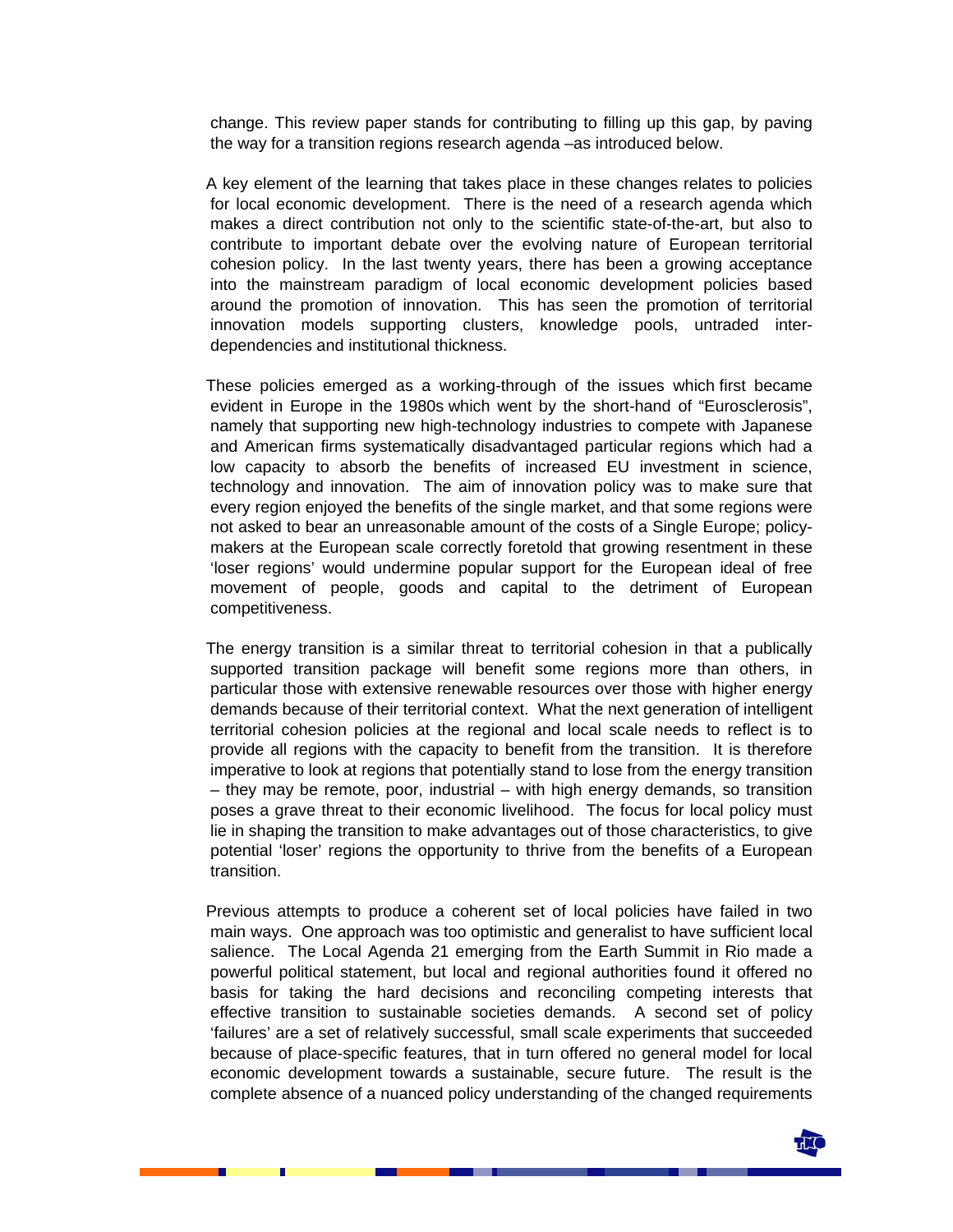of local economic development which ensures competitiveness within the constraints imposed by these new conditions of energy insecurity.

The desired policy agenda should aim to address this specific shortcoming by stimulating a dialogue with regional and local partners in regions that have attempted to stimulate a niche in renewable energy for economic purposes. In addition, it should attempt to create a co-learning community between academics and policy-makers to begin to try to reconsider what kinds of policy are necessary for effective local economic development in these conditions of energy insecurity, and moreover what national and European policy makers can themselves do to contribute to better territorial cohesion and solidarity. Currently, there is a gap, highlighted by North (2008), in the policy toolkit for climate change which tends to reduce the problem to one of promoting sustainable development or of reducing energy consumption. A number of territorial models of new energy economies have emerged, such as Transition Towns, but these suffer from being unique, not easily replicable, utopian and without a wider societal relevance.

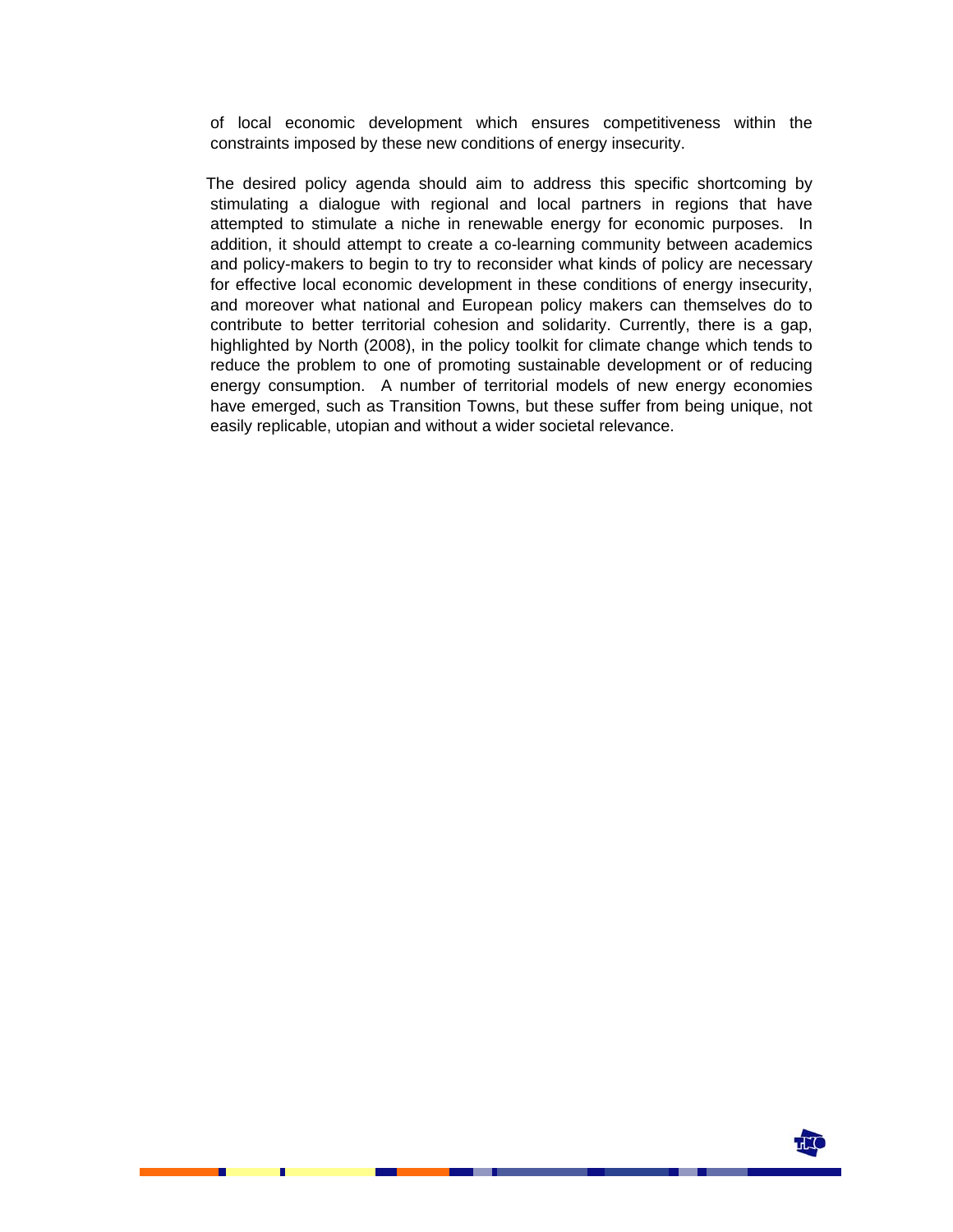## 7 Preliminary conclusions

The next stage of theoretical development would, thus, explicitly focus on contextualising the co-evolution of niche developments in transition. Contextualization has been a key concern and basic rationale for the sub-discipline of economic geography (Asheim, 2006). Grounding transition theory in its spatial context will force it to address the question how and why sustainability experiments are performing differently in different geographical settings and, consequently, what the governance challenges are for translating localities into generalities and backwards and ultimately upscaling into mainstream regime practice (Smith, 2007). Hence, connecting geography and transition studies holds the potential to reveal why certain networks, technologies and institutions manage to transcend the local niche context and 'go global' while others don't. A spatially-informed evolutionary transitions model would insist on recognition that new 'green' niches and ultimately socio-technical regimes arise from an inherently asymmetric (in time and space) process of regional economic development. This poses a major theoretical challenge because there is a strictly limited literature on economic geography or regional innovation from a green perspective (Bridge, 2007; Cooke, forthcoming; Truffer, 2008) .

Future research and practice should seek to progress these debates by focusing specifically on the dynamics of exemplary regional energy niches which have delivered traction at a higher level, at the level of the regional and national energy systems. Studying successful and failing examples closely would provide the basis for a better informed dialogue with regional policy makers around the instruments and toolkits necessary to marry the twin challenges of dealing with the long term climate change challenge and ensuring short-term economic competitiveness. This would enable stakeholders both to intervene on the supply side but, more importantly, develop strategies on the demand side to stimulate producers to create eco-innovation niches that may assist Transition Regions to evolve towards 'green regimes' suited to their mix of eco-innovation assets.

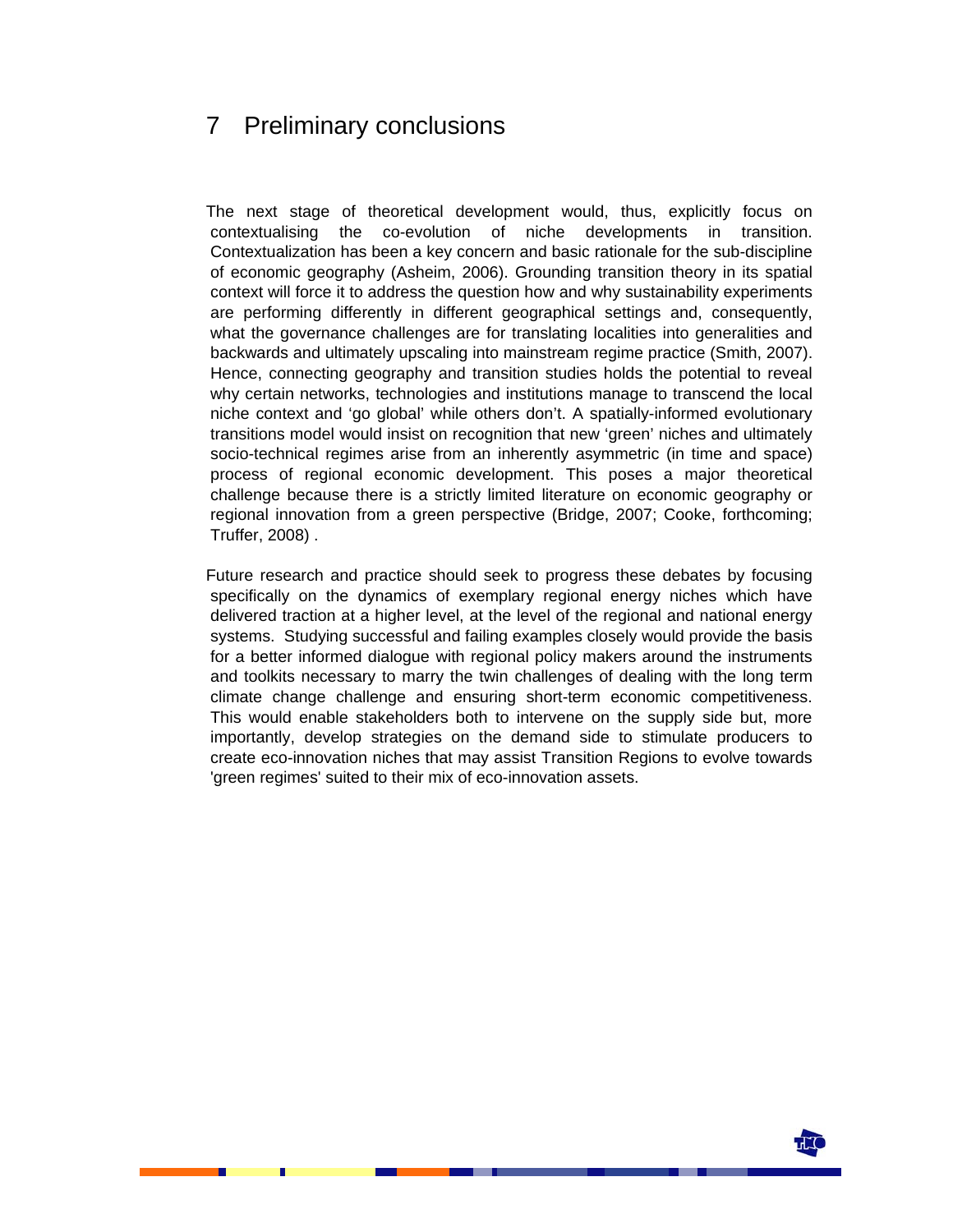### References

- Alkemade, F., C. Kleinschmidt and M. P. Hekkert (2007). "Analysing emerging innovation systems: a functions approach to foresight." International Journal of Foresight and Innovation Policy **3**(2).
- Breschi, S. and F. Malerba (1997). Sectoral Innovation Systems: Technological Regimes, Schumpeterian Dynamics, and Spatial Boundaries. Systems of Innovation: Technologies, Institutions and Organisations. C. Edquist. London, Washington, Routledge**:** 130-156.
- EC (1997). Energy for the Future: Renewable sources of Energy. White paper for a community strategy and action plan. Brussels, Commission of the European Communities. **COM(1997) 599 final**.
- EC (2005). Winning the Battle Against Global Climate Change. Brussels, Commission of the European Communities. **COM(2005) 35 final 9.2.2005:** 17.
- EC (2007a). Adapting to Climate Change in Europe options for EU action. Brussels, Commission of the European Communities. **COM(2007) 354 final 29.6.2007:** 27.
- EC (2007b). An Energy Policy for Europe. Brussels, Commission of the European Communities. **COM(2007) 1 final 10.1.2007:** 27.
- EC (2007c). A European Strategic Energy Technology Plan (SET-PLAN). Towards a low carbon future. Brussels, Commission of the European Communities. **COM(2006) 723 final 22.11.2007:** 14.
- EC (2007d). Limiting climate change to 2oC Policy Options for the EU and the World for 2020 and beyond. Brussels, Commission of the European Communities. **COM(2007) 2, 10.1.2007**.
- EC (2008). Communication from the Commission Progress towards achieving the Kyoto objectives (required under Decision 280/2004/EC of the European Parliament and of the Council concerning a mechanism for monitoring Community greenhouse gas emissions and for implementing the Kyoto Protocol). C. o. t. E. Communities. Brussels, Commission of the European Communities. **COM(2007) 757 final:** 15.
- Edquist, C. (1997). Systems of Innovation: Technologies, Institutions and Organisations. London, Washington, Routledge.
- Edquist, C. (2005). Systems of Innovation: Perspectives and Challenges. The Oxford Handbook of Innovation. J. Fagerberg, D. C. Mowery and R. R. Nelson. Oxford, OUP**:** 181-208.
- Edquist, C. and B. Johnson (1997). Institutions and Organisations in Systems of Innovation. Systems of Innovation: Technologies, Institutions and Organisations. C. Edquist. London, Washington, Routledge**:** 41-63.
- Elzen, B. and A. Wieczorek (2005). "Transitions towards sustainability through system innovation." Technological Forecasting and Social Change **72**(6): 651-661.
- Freeman, C. (1997). The Economics of Industrial Innovation, Routledge.
- Geels, F. and J. J. Deuten (2006). "Local and global dynamics in technological development: a sociocognitive perspective on knowledge flows and lessons from reinforced concrete." Science and Public Policy **33**(4): 265-275.
- Geels, F. W. (2002). "Technological transitions as evolutionary reconfiguration processes: a multi-level perspective and a case-study." Research Policy **31**(8-9): 1257-1274.
- Geels, F. W. (2005). Technological Transitions and System Innovations: A Co-Evolutionary and Socio-Technical Analysis. Cheltenham, Edward Elgar.
- Geels, F. W., M. P. Hekkert and S. Jacobsson (2008). "The dynamics of sustainable innovation journeys." Technology Analysis & Strategic Management **20**(5): 521-536.
- Hekkert, M. P. and S. O. Negro (2008). "Functions of innovation systems as a framework to understand sustainable technological change: empirical evidence for earlier claims." Technological Forecasting and Social Change **In Press, Corrected Proof**.
- Hekkert, M. P., R. A. A. Suurs, S. O. Negro, S. Kuhlmann and R. E. H. M. Smits (2007). "Functions of innovation systems: A new approach for analysing technological change." Technological

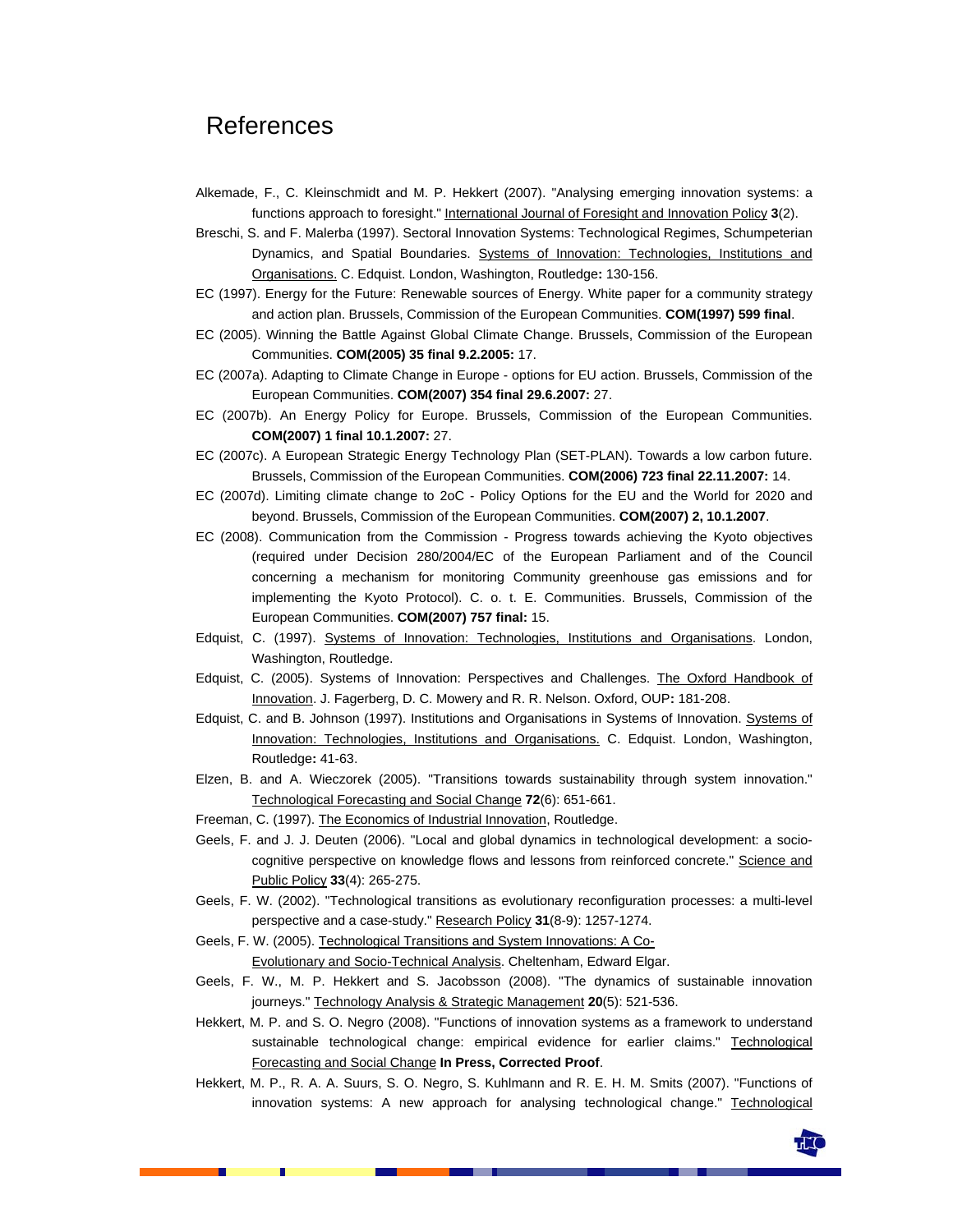Forecasting and Social Change **74**(4): 413-432.

- Hoogma, R., R. Kemp, J. Schot and B. Truffer (2002). Experimenting for Sustainable Transport. The approach of Strategic Niche Management. London, New York, Spon Press.
- Howells, J. (1999). Regional Systems of Innovation? Innovation Policy in a Global Economy. D. Archibugi, J. Howells and J. Michie. Cambridge, Cambridge University Press**:** 67–93.
- Howells, J. (2005). "Innovation and regional economic development: A matter of perspective?" Research Policy **34**: 1220-1234.
- Iammarino, S. (2005). "An evolutionary Integrated View of Regional Systems of innovation: concepts, measures and historical perspectives." European Planning Studies **13**(4): 497-519.
- IEA (2006). Deploying renewables. Principles for Effective Policies. Paris, Organisation for Economic Cooperation and Development/International Energy Agency.
- IEA (2008). Energy Efficiency Policy Recommendations. In support of the G8 Plan of Action. Paris, Organisation for Economic Cooperation and Development/International Energy Agency**:** 68.
- Jacobsson, S. and A. Bergek (2004). "Energy System Transformation: The Evolution of Technological Systems in Renewable Energy Technology." Industrial and Corporate Change **13**(5): 815-849.
- Johnson, A. (1998). "Functions in Innovation System Approaches." Mimeo: Department of Industrial Dynamics, Chalmers University of Technology, Sweden.
- Johnson, A. (2001). "Functions in Innovation System Approaches." Paper for DRUID's Nelson-Winter Conference: Aalborg, Denmark.
- Johnson, A. and S. Jacobsson (2001). Inducement and Blocking Mechanisms in the Development of a New Industry: the case of Renewable Energy Technology in Sweden. Technology and the Market. Demand, Users and Innovation. R. Coombs, K. Green, A. Richards and V. Walsh. Cheltenham, Edward Elgar Publishing Ltd**:** 89-111.
- Kemp, R. (1994). "Technology and the Transition to Environmental Sustainability. The Problem of Technological Regime Shifts." Futures **26**(10): 1023-46.
- Kemp, R., A. Rip and J. Schot (2001). Constructing transition paths through the management of Niches. Path Dependence and Creation. R. Garud and P. Karnoe. Mahwah, NJ, Lawrence Erlbaum Associates**:** 269–299.
- Kemp, R., J. Schot and R. Hoogma (1998). "Regime shifts to sustainability through processes of niche formation: the approach of strategic niche management." Technology Analysis and Strategic Management **10**(2): 175–196.
- Law, J. (2004). "And if the global were small and noncoherent? Method, complexity, and the baroque" Environment and Planning D: Society and Space **22**(1) 13 – 26
- Lawson, C. (1999). "Towards a competence theory of the region." Cambridge Journal of Economics **23**: 151-166.
- Lorenz, E. (1999). "Trust, contract and economic cooperation." Cambridge Journal of Economics **23**: 301- 315.
- Lundvall, B. (1992). National Innovation Systems. Towards a Theory of Innovation and Interactive Learning. London, Pinter Publishers.
- Lundvall, B. A. and S. Borras (1997). "The globalising learning economy: implications for technology policy." Final Report under the TSER Programme, EU Commission.

Malerba, F. (2005). Sectoral Systems: How and Why Innovation Differs across Sectors. The Oxford Handbook of Innovation. J. Fagerberg, D. C. Mowery and R. R. Nelson. Oxford, OUP. **380-406**.

- Malmberg, A. (2003). Beyond the Cluster–Local Milieus and Global Connections. Remaking the Global Economy. J. Peck and H. Yeung. London, Sage**:** 145-162.
- Markard, J. and B. Truffer (2008). "Technological innovation systems and the multi-level perspective: Towards an integrated framework." Research Policy **37**(4): 596-615.
- Martens, P. and J. Rotmans (2002). Transitions in a Globalising World. Lisse, Swets and Zeitlinger.
- Maskell, P., H. Eskelinen, I. Hannibalsson, A. Malmberg and E. Vatne (1998). Competitiveness,

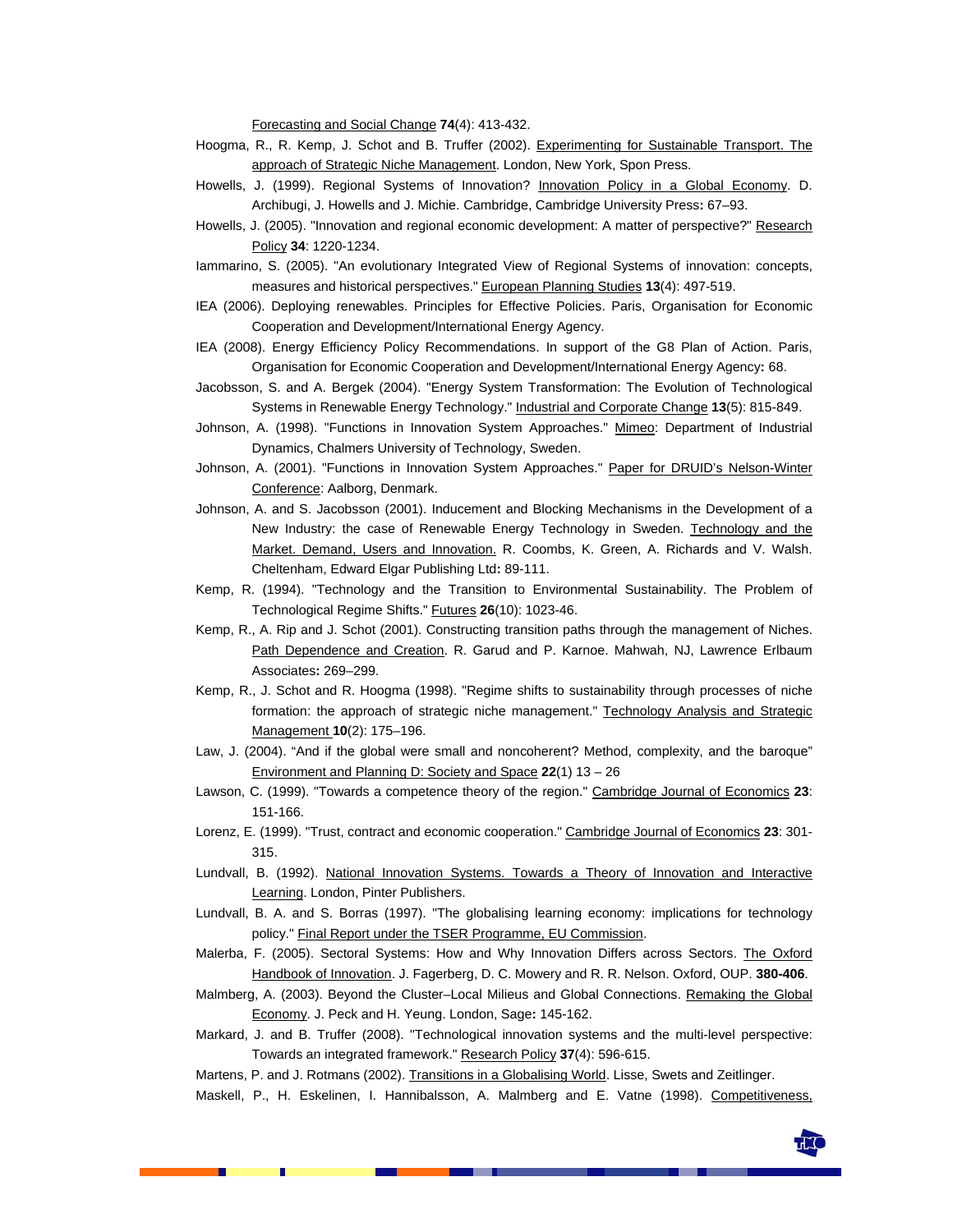Localised Learning and Regional Development: Specialisation and Prosperity in Small Open Economies. London, Routeledge.

- Maskell, P. and A. Malmberg (1999). "Localised Learning and Industrial Competitiveness." Cambridge Journal of Economics **23**: 167-185.
- Miettinen, R. (2002). National Innovation System: Scientific Concept or Political Rhetoric. Helsinki, Edita.
- Morgan, K. (2004). "The exaggerated death of geography: learning, proximity and territorial innovation systems." Journal of Economic Geography **4**: 3-21.
- Nauwelaers, C. and R. Wintjes (2003). Towards a New Paradigm for Innovation Policy? Regional Innovation Policy for Small-Medium Enterprises. B. Asheim, A. Isaksen, C. Nauwelaers and F. Tödtling. Cheltenham, Edward Elgar**:** 193-219.
- National Academy of Engineers (2008). The Grand Challenges for Engineering http://www.engineeringchallenges.org/
- Negro, S. O., M. P. Hekkert and R. E. H. M. Smits (2007). "Explaining the failure of the Dutch innovation system for biomass digestion - A functional analysis." Energy Policy **35**: 925-938.
- Negro, S. O., R. A. A. Suurs and M. P. Hekkert (2008). "The bumpy road of biomass gasification in the Netherlands: Explaining the rise and fall of an emerging innovation system." Technological Forecasting and Social Change **75**(1): 57-77.
- Nelson, R. R., Ed. (1993). National Innovation Systems: a Comparative Analysis. Oxford, OUP.
- North, P. (2008) "Towards a progressive urban politics of climate change and peak oil" Paper presented to "Where are we now?", 6th Seminar in ESRC Seminar Series "Local economic development in an age of resource scarcity", Liverpool, 17th December
- Oinas, P. and A. Lagendijk (2005). Towards Understanding Proximity, Distance and Diversity in Economic Interaction and Local Development. Proximity, Distance and Diversity: Issues on Economic Interaction and Local Development. A. Lagendijk and P. Oinas. Aldershot, Ashgate**:**  307-332.
- Piore, M. and C. Sabel (1984). The second industrial divide: Possibilities for prosperity. New York, Basic Books.
- Ponds, R. and F. Van Oort (2008). "Spatial Patterns of innovation in science-based technologies in the Netherlands." Tijdschrift voor economische en sociale geografie **99**(2): 238-247.
- Porter, M. E. (1990). The Competitive Advantage of Nations. New York, The Free Press.
- Raven, R. P. J. M. (2005). "Strategic Niche Management for Biomass. A Comparative Study on the Experimental Introduction of Bioenergy Technologies in the Netherlands and Denmark." PhD **Thesis**
- Rickne, A. (2000). "New Technology-Based Firms and Industrial Dynamics. Evidence from the Technological System of Biomaterials in Sweden, Ohio and Massachusetts." Thesis for the Degree of Doctor of Philosophy, Department of Industrial Dynamics, Chalmers University of Technology, Göteborg.
- Rickne, A. (2001). "Assessing the Functionality of an Innovation System." Chalmers University of Technology, Goteborg.
- Rotmans, J. and D. A. Loorbach (2008). Transition management: reflexive governance of societal complexity through searching, learning and experimenting. Managing the Transition to Renewable Energy. J. C. v. d. Bergh and F. R. Bruisma**:** 15-46-2.
- Saxenian, A. (1994). Regional Advantage: Culture and Competition in Silicon Valley and Route 128. Cambridge, MA, Harvard University Press.
- Schot, J., R. Hoogma and B. Elzen (1994). "Strategies for shifting technological systems: the case of the automobile system." Futures **26**: 1060–1076.
- Smith, K. (2005). Measuring Innovation. The Oxford Handbook of Innovation. J. Fagerberg, D. C. Mowery and R. R. Nelson. Oxford, OUP**:** 148-179.
- Sotarauta, M. (2006) 'Where have all the people gone? Leadership in the fields of regional development',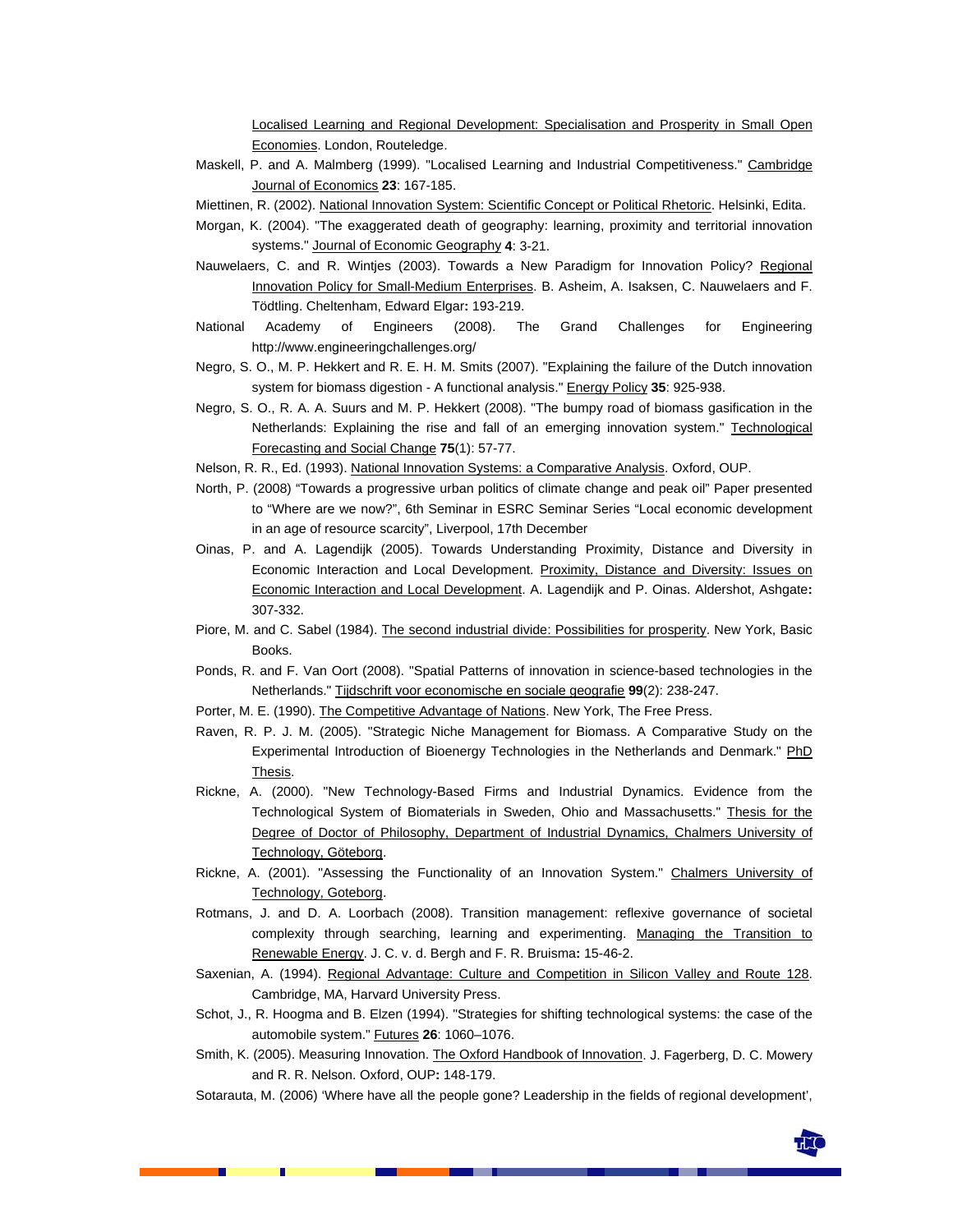SENTE Working Papers, 9/2006, Research Unit for Urban and Regional Development Studies, University of Tampere

- Truffer, B. (2008). "Society, technology, and region: contributions from the social study of technology to economic geography." Environment and Planning A **40**: 966-985.
- Truffer, B., Rohracher, H. & Markard, J. (2008) "Doing Institutional Analysis of Innovation Systems A conceptual framework" paper presented to DIME International Conference *Innovation,*  sustainability and policy, GREThA, University Montesquieu Bordeaux IV, France, 11<sup>th</sup>-13<sup>th</sup> September 2008.
- Van de Ven, A. H. (1993). "The development of an infrastructure for entrepreneurship." J. Bus. Venturing **8**: 212–230.